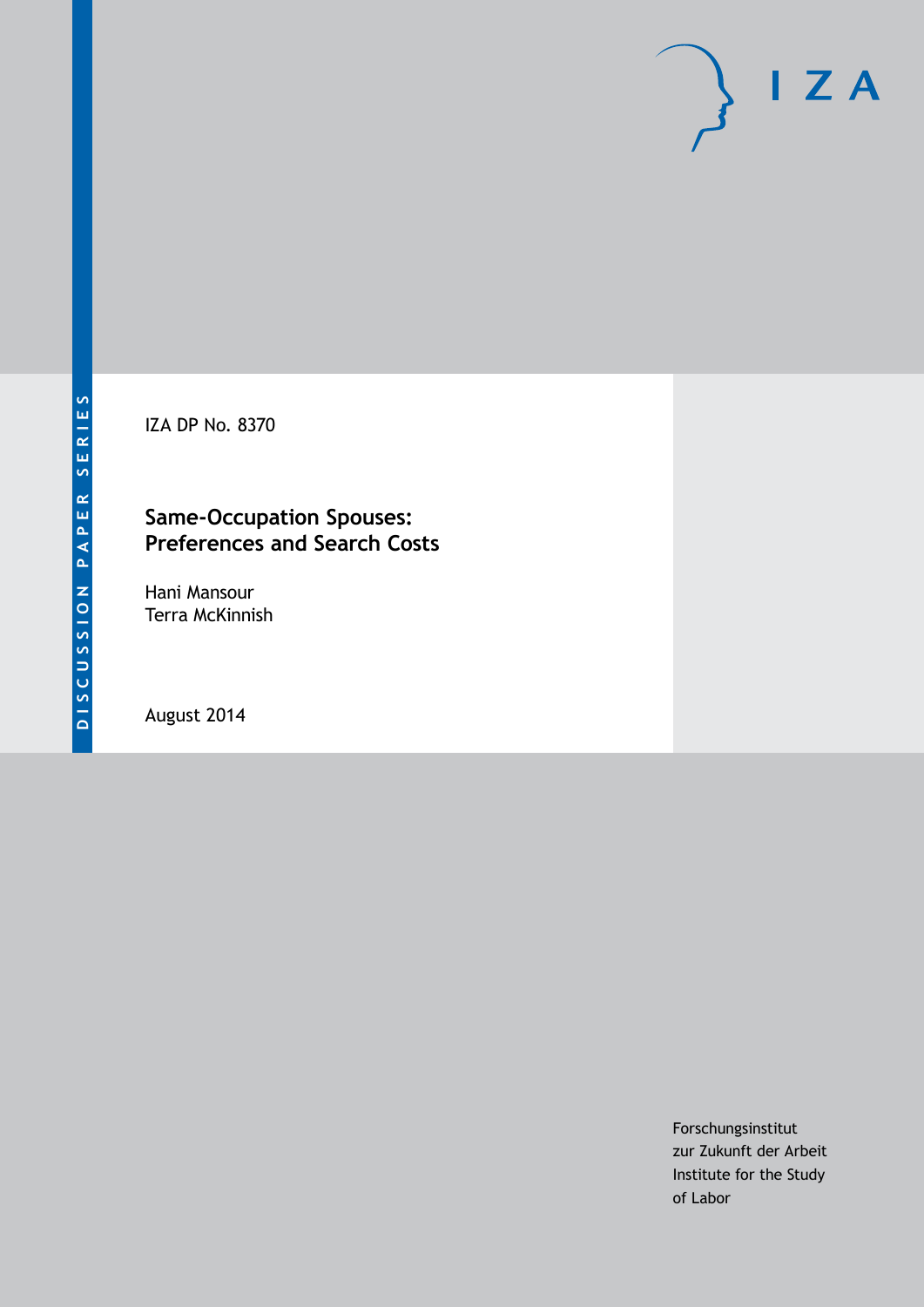# **Same-Occupation Spouses: Preferences and Search Costs**

### **Hani Mansour**

*University of Colorado Denver and IZA*

## **Terra McKinnish**

*University of Colorado Boulder*

Discussion Paper No. 8370 August 2014

IZA

P.O. Box 7240 53072 Bonn Germany

Phone: +49-228-3894-0 Fax: +49-228-3894-180 E-mail: [iza@iza.org](mailto:iza@iza.org)

Any opinions expressed here are those of the author(s) and not those of IZA. Research published in this series may include views on policy, but the institute itself takes no institutional policy positions. The IZA research network is committed to the IZA Guiding Principles of Research Integrity.

The Institute for the Study of Labor (IZA) in Bonn is a local and virtual international research center and a place of communication between science, politics and business. IZA is an independent nonprofit organization supported by Deutsche Post Foundation. The center is associated with the University of Bonn and offers a stimulating research environment through its international network, workshops and conferences, data service, project support, research visits and doctoral program. IZA engages in (i) original and internationally competitive research in all fields of labor economics, (ii) development of policy concepts, and (iii) dissemination of research results and concepts to the interested public.

<span id="page-1-0"></span>IZA Discussion Papers often represent preliminary work and are circulated to encourage discussion. Citation of such a paper should account for its provisional character. A revised version may be available directly from the author.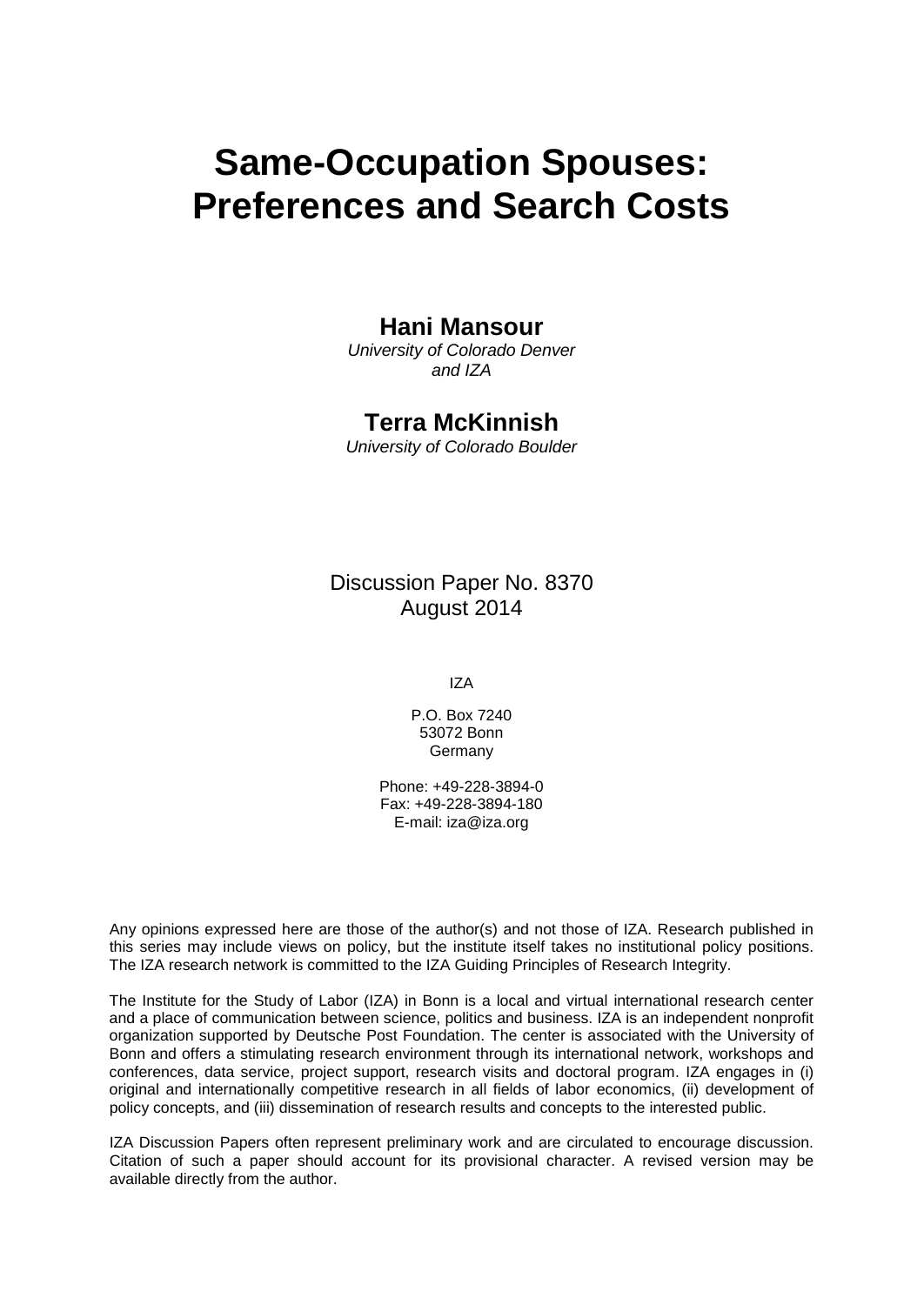IZA Discussion Paper No. 8370 August 2014

# **ABSTRACT**

# **Same-Occupation Spouses: Preferences and Search Costs[\\*](#page-1-0)**

Married individuals match with spouses who share their occupation more frequently than predicted by chance, suggesting either a preference for same-occupation matches or lower search costs within occupation. To distinguish between these explanations, we use a differences-in-differences strategy that compares the difference in wages between sameoccupation husbands and different-occupation husbands across occupations with different percent male workers. Under the preferences mechanism, the difference should be decreasing in percent male. Under the search cost mechanism, the difference should be increasing in percent male. Our results are consistent with the search cost explanation, especially in occupations with greater degree of workplace communication.

JEL Classification: J12, J24

Keywords: marital sorting, occupation, sex ratio, search frictions

Corresponding author:

Hani Mansour Department of Economics University of Colorado Denver Campus Box 181 P.O. Box 173364 Denver, CO 80217-3364 USA E-mail: [hani.mansour@ucdenver.edu](mailto:hani.mansour@ucdenver.edu)

We gratefully acknowledge helpful comments from Chris Bollinger, Murat Iyigun and Rick Mansfield as well as seminar participants at the University of Kentucky and Osaka University.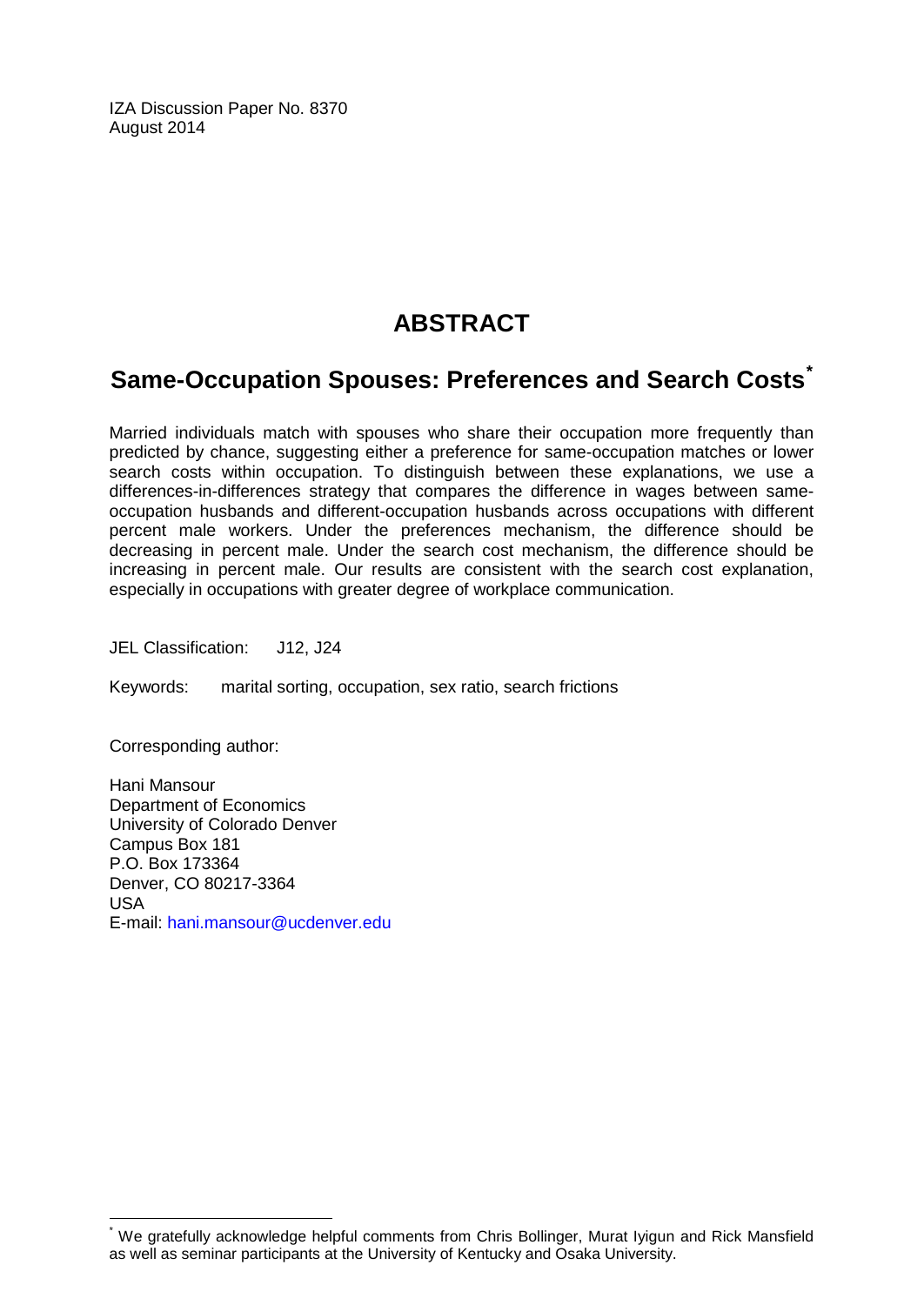#### **I. Introduction**

Married individuals match with spouses who share their occupation more frequently than should happen by chance if marriage markets are large frictionless search markets covering a particular geographic area. Given that the opposite-sex members of one's occupation in most cases comprise a relatively small fraction of the total number of available spouses in the local marriage market, a disproportionate match rate within occupation suggests either a preference for same-occupation matches or that search costs are lower within occupation.

Distinguishing between these two potential explanations has important implications for our understanding of how marriage markets function. Evidence that individuals match within occupation primarily because it is simply easier to meet people of the same occupation would suggest that marriage markets are much more local than typically modeled or described by economists (e.g. Chiappori, Fortin and Lacroix, 2002; Choo and Siow, 2006). This implies that choices about where to work or where to go to school can have important consequences for matching by changing the group of people with whom one interacts most easily.

This paper uses 2008-2011 data from the American Community Survey (ACS) to analyze same-occupation matching among a sample of recently-married couples. We first document that same-occupation matching is strongly related to the sex composition of the occupation. In order to distinguish between a preferences explanation and a search cost explanation, we investigate whether women accept lower-wage husbands if they match within-occupation compared to if they do not, and how this wage gap varies with the sex composition of the occupation.

If women receive marital surplus from same-occupation matches, then we should observe them trading off this spousal characteristic with other desirable husband qualities, such as husband's wage. This trade-off should be particularly stark for women in occupations where men are scarce. Alternatively, if women experience low search costs within occupation, they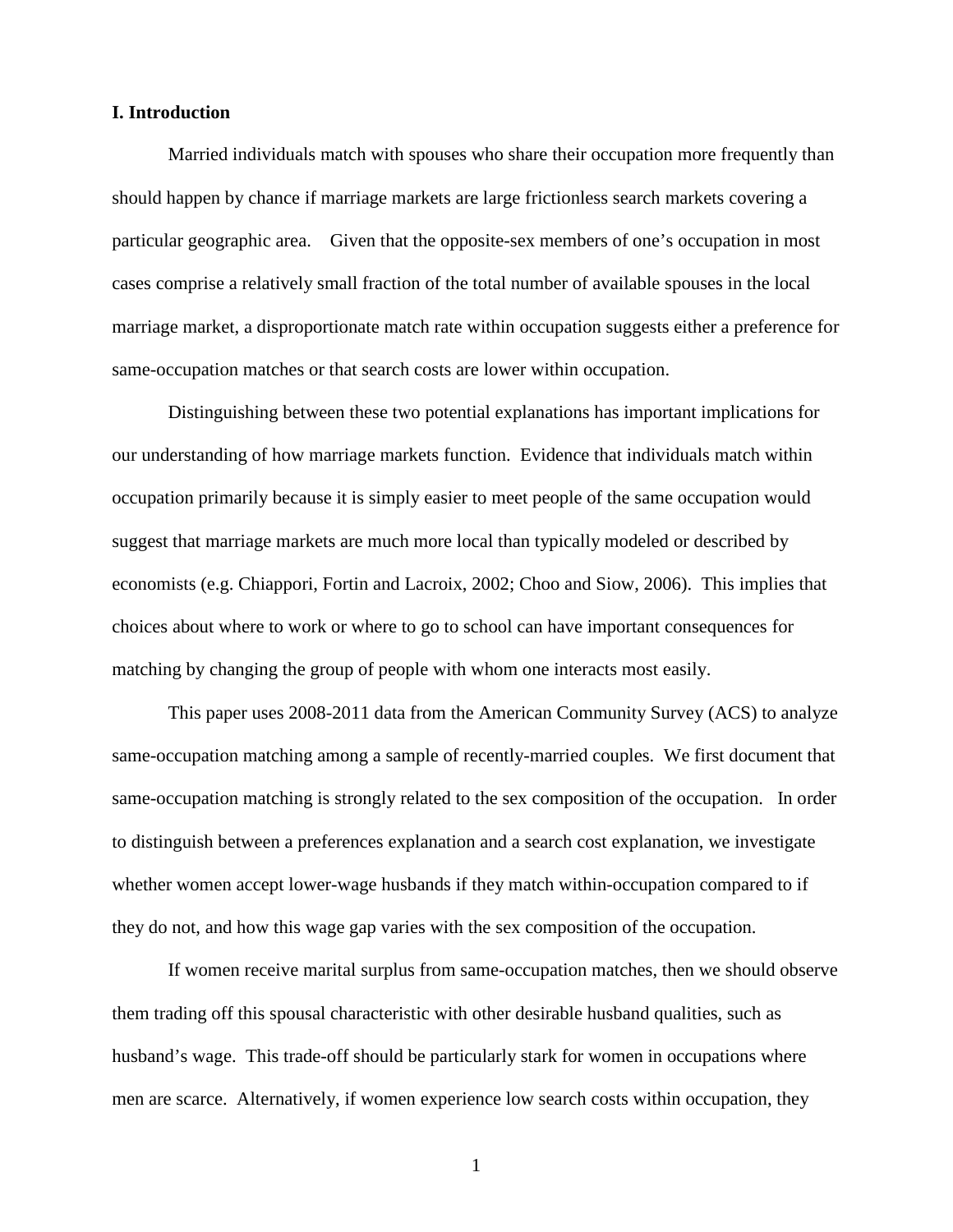may be willing to accept lower wage same-occupation husbands to avoid paying the higher search costs of outside-occupation search. This trade-off should be particularly stark for women in occupations where men are plentiful. This suggests a differences-in-differences strategy in which we compare the difference in wages between same-occupation husbands and differentoccupation husbands across occupations with different percent male workers. Under the preferences mechanism, the difference should become less negative as percent male increases. Under the search cost mechanism, the difference should be become more negative as percent male increases. Our differences-in-differences results indicate that the difference in wages between same-occupation and different-occupation husbands becomes more negative as percent male in occupation increases. This is consistent with the search costs mechanism.

Additionally, because the search cost mechanism should be most relevant in occupations with sufficient workplace interaction to facilitate search, we extend our differences-indifferences model to a triple-differences model using interactions with an occupation-specific index of workplace communication. When we add interactions with the workplace communication index, we find, as predicted, the results are most consistent with a search cost mechanism when there is a greater degree of workplace communication.

Previous work has pointed out that similarities between husbands and wives in characteristics such as education and race can be generated either by preferences or search frictions (Kalmijn 1998, Nielsen and Svarer, 2009, Hitsch, Hortascsu and Ariely, 2010, Belot and Francesconi, 2013), but there is limited empirical evidence on the relative importance of search frictions. Belot and Francesconi (2013) use British speed-dating data which allows them to analyze the effects of changes in choice set on dating proposals. They find that meeting opportunities play a substantial role in dating choices. Nielsen and Svarer (2009) show using Danish data that about half of marital sorting on education is due to individuals marrying spouses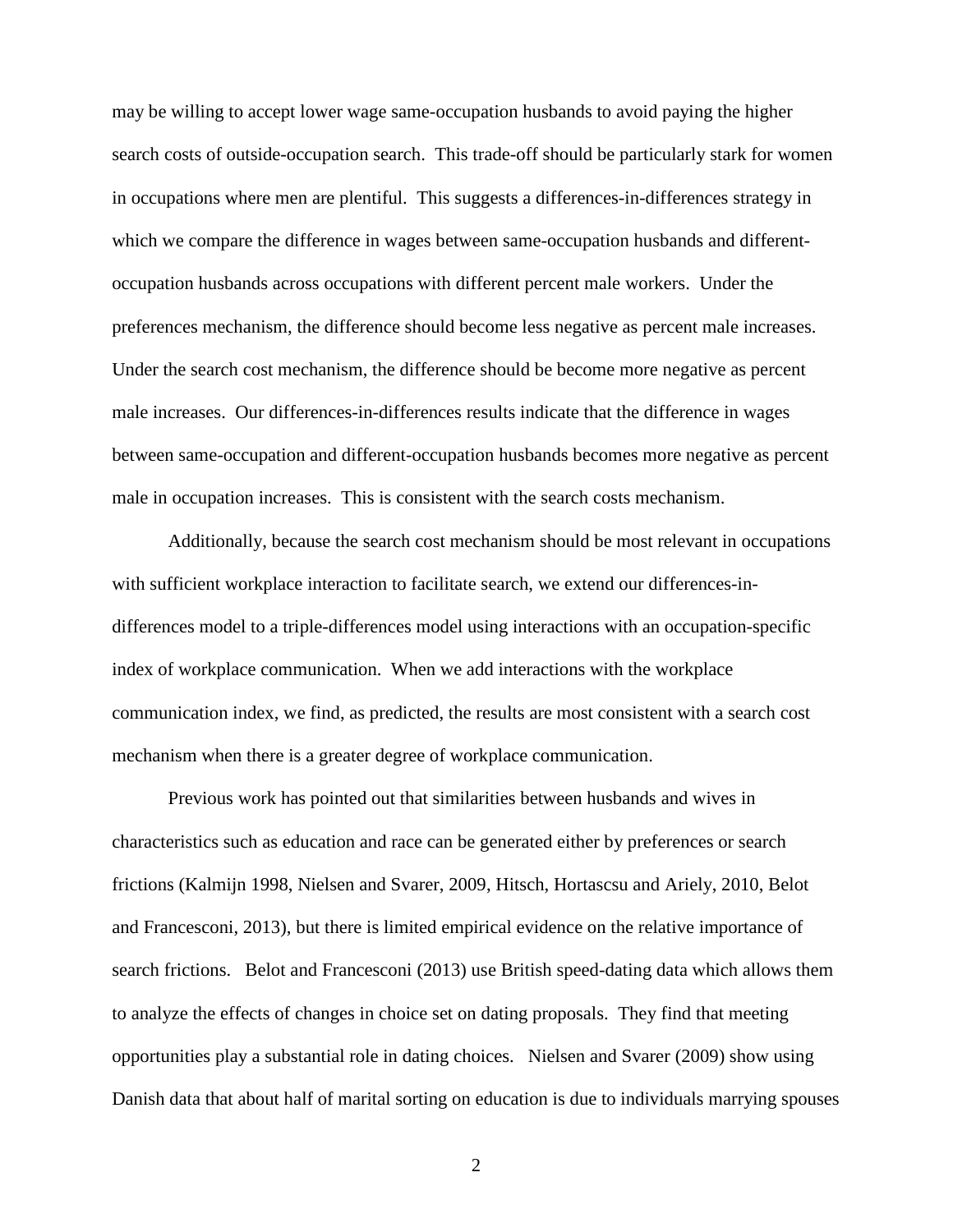who attended the same or nearby educational institutions, suggesting a role for search frictions. Hitsch, Hortascsu and Ariely (2010) use preferences estimates generated from online dating data to predict marriages under the assumption of frictionless search. They underpredict sorting by education and race/ethnicity, suggesting a potential role for search frictions.

Ours is the first paper to consider same-occupation matching, and the first paper to use information on spousal quality to investigate the relative importance of preferences and search frictions in assortative matching.

#### **II. Same-Occupation Matching**

#### *A. Descriptive Statistics*

Table 1 presents descriptive statistics by occupation on sex composition and sameoccupation matching using 2008-2011 ACS data. Descriptive statistics are reported for 79 occupation categories based on the 2-digit SOC codes. The first two columns report the total number of observations and the percent female using the sample of women and men ages 22-55 who report an occupation for most recent job in the past 5 years. Columns 3 and 4 report the fraction of women and men, respectively, married to a same-occupation spouse. The table is sorted on fraction female in occupation from the least female to the most female occupations.

From the table, it is clear that there is considerable same-occupation matching, and also that same-occupation matching is particularly common for individuals in occupations with a high proportion of workers of the opposite sex. For example, 53% of married women in the military are married to military husbands, 29% of female engineers are married to male engineers, and 38% of male schoolteachers are married to female schoolteachers.

In most cases, the opposite-sex workers in one's occupation only represent a fraction of one's broader marriage market prospects. Therefore, if same-occupation matches are both frequent and responsive to the sex-composition of one's occupation, this suggests that there is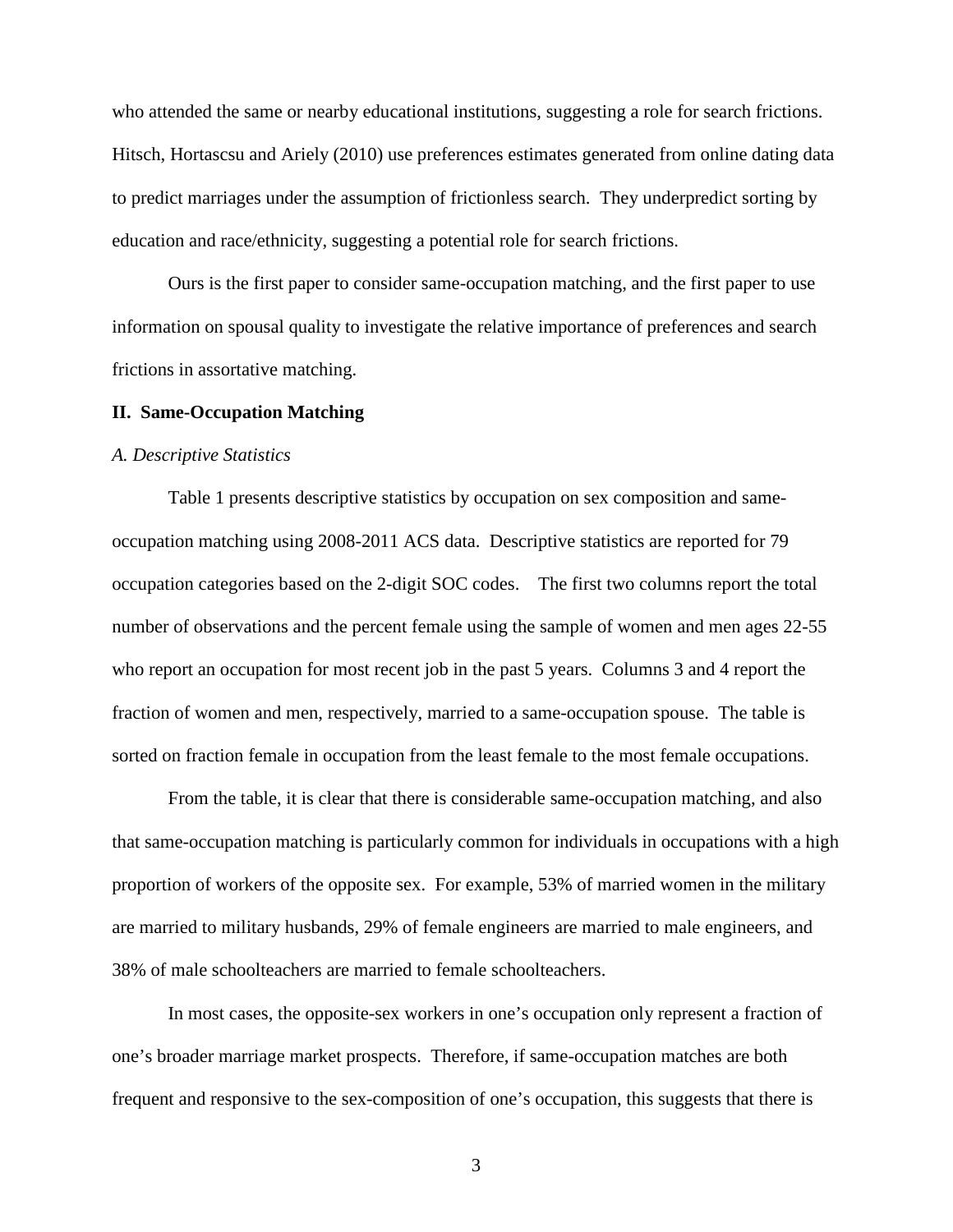some marriage market feature that gives advantage to same-occupation matches over different-occupation matches.<sup>[1](#page-6-0)</sup>

Kalmijn (1998) and Hitsch, Hortascsu and Ariely (2010) have previously pointed out that similarities between husband and wife in characteristics such as education and race can result from preferences or from search frictions. It could be that individuals, all else equal, prefer same-occupation partners. Alternatively, if martial search is costly, the fact that individuals often spend a lot of time in the company of individuals with their same occupation could also generate such sorting.

#### *B. Preferences Explanation*

It could be that individuals prefer same-occupation spouses. For example, it is likely that individuals within the same occupation are more homogenous in their preferences compared to the larger marriage market. If individuals experience greater marital surplus by matching with partners with similar preferences for consumption of leisure, investments in children, and so forth, then a preference for partners for similar tastes would generate a higher rate of matching within occupation

If there were equal numbers of men and women within each occupation, and sameoccupation matches increased marital surplus, then a simple matching model would predict that all individuals would match with same-occupation spouses and then match assortively on quality within occupation. The more realistic case is that there is a sex imbalance in most occupations, some having a surplus of men and some having a surplus of women. In this case, those in excess supply will have to, on average, marry down in order to match within occupation.

<span id="page-6-0"></span> $<sup>1</sup>$  An additional explanation for within-occupation matching is that married individuals might recruit their partners</sup> into their own occupations after matching. For example, in Table 1, it might be that the very few women who report being fishers, hunters or trappers are in that category because their husbands brought them into the occupation, generating a very large within-occupation matched rate for women in that occupation (0.40). This explanation is much less likely to be relevant for married individuals with college degrees, because entrance into an occupation often requires investment in specialized education and training.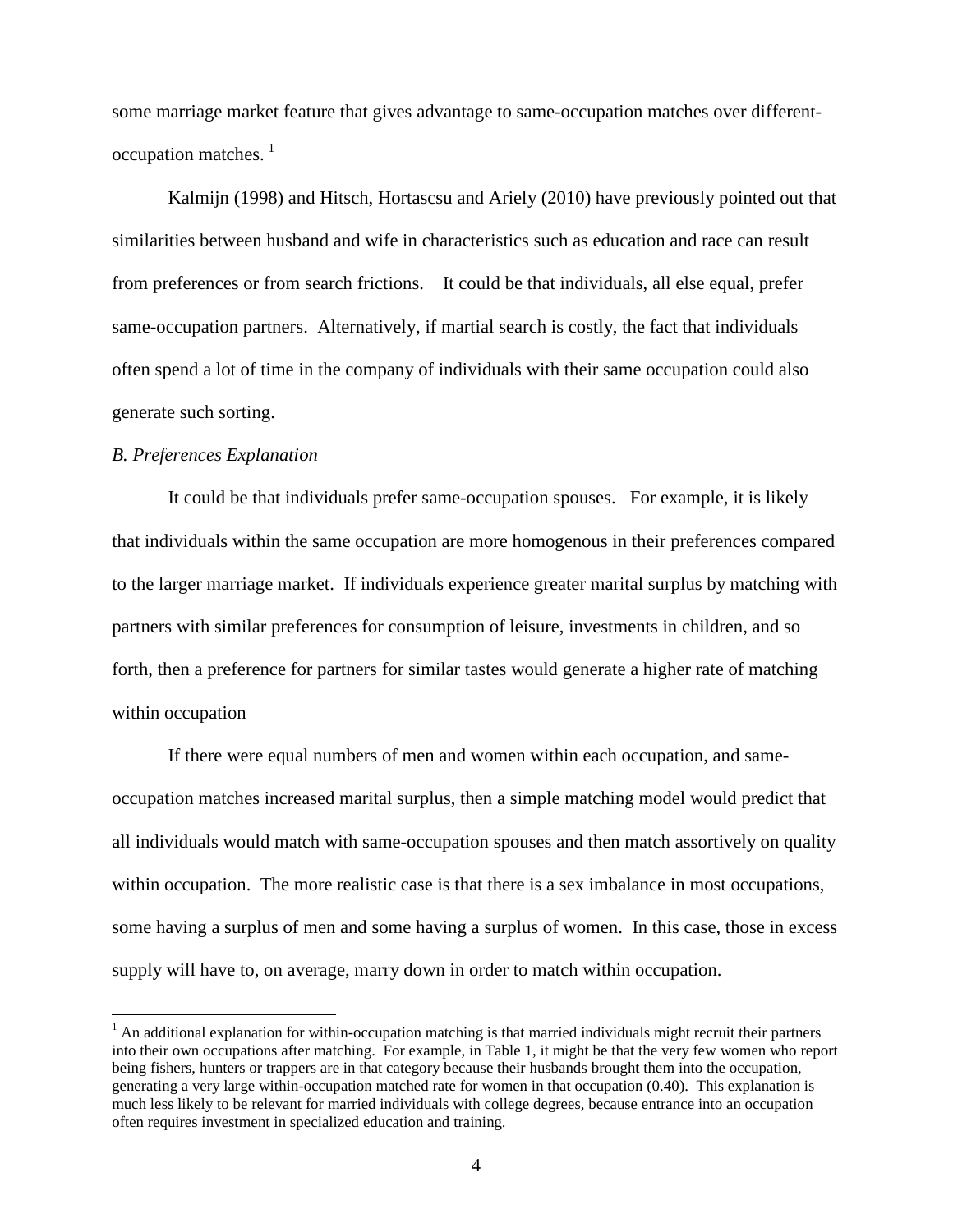The case of two-dimensional matching with sex imbalances is formally modeled in Chiappori, Oreffice and Quintana-Domeque (2010). They apply their model to the case in which non-smokers prefer to match with non-smokers, and there is excess supply of female nonsmokers (because more men smoke than women). They predict that among husbands of equal quality non-smoking wives, non-smoking husbands will on average be less educated than smoking husbands.<sup>[2](#page-7-0)</sup> In other words, among equal quality non-smoking wives, those who match, as desired, with non-smoking husbands will have to on average take a husband who is less educated.

The case in which workers prefer to match with same-occupation spouses fits nicely into the Chiappori et al. theoretical framework, with the additional beneficial empirical feature that rather than a single category (smoking) with a single sex composition, we are able to compare marital sorting across multiple occupations with very different sex-compositions. This provides an empirical test for a preferences explanation for same-occupation matching.<sup>[3](#page-7-1)</sup> In occupations in which men are scarce, women will have to on average marry lower quality men in order to match within-occupation. Comparing similar quality women in the same occupation, the average quality of same-occupation husbands should be lower than the average quality of differentoccupation husbands. In occupations in which men are less scarce, this difference between same-occupation husbands and different-occupation husbands should become less negative.

<span id="page-7-1"></span><span id="page-7-0"></span><sup>&</sup>lt;sup>2</sup> Their theoretical model does not include the empirical reality of a negative correlation between smoking and education. Therefore, when implementing this prediction empirically, it is adapted to a prediction that the negative correlation between smoking and education becomes less negative when the sample is restricted to husbands of nonsmoking wives, and even less negative when a control for wife's quality (education) is added to the model. This prediction is confirmed empirically. Our empirical analysis does not suffer from this issue because we are comparing across many occupations with different sex compositions, allowing us to control for average quality in each occupation with fixed-effects, focusing on the interaction of sex-composition and same-occupation matching.  $3$  Following Chiappori et al. (2010), it does not matter whether both men and women prefer same-occupation spouses or only one side of the market has this preference. If, for example, women prefer same-occupation matches, then men will, all else equal, also prefer a same-occupation match, because otherwise the woman will have to be compensated for the loss of marital surplus from a different-occupation match.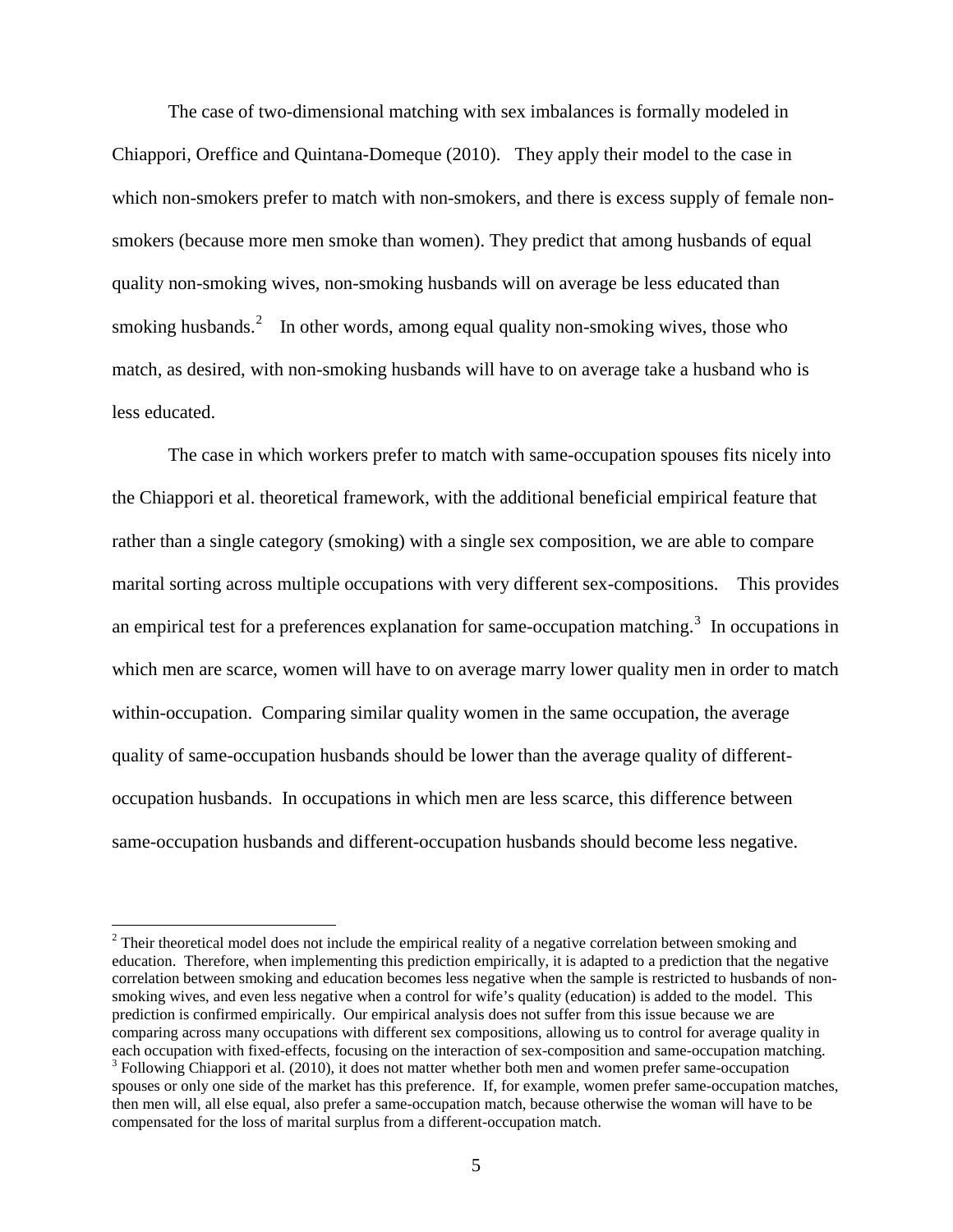More generally, this approach fits in with a broader literature in which individuals trade off a specific spousal characteristic with other desirable partner qualities. Chiappori, Oreffice and Quintana-Domeque (forthcoming), for example, estimate the marriage market trade-off between earnings and Body Mass Index. Angrist (2002) studies marriage among  $2<sup>nd</sup>$  generation immigrants, who often prefer endogamous (within ethnicity) marriages. Using U.S. Census data from 1910-1940, he documents that  $2<sup>nd</sup>$  generation women obtained higher quality husbands on average when the sex ratio within ethnicity was more favorable. Other studies have also documented that more favorable sex ratios allow individuals to marry higher quality partners (Abramitzky et al., 2011; Charles and Luoh, 2010; Lafortune, 2010).

#### *C. Search Cost Explanation*

An alternative explanation for same-occupation matches is based on search costs. To consider the implications of search costs, we first consider the simplest case in which there is no difference in search costs between within-occupation search and outside-occupation search.<sup>[4](#page-8-0)</sup> In the absence of preferences for same-occupation matches, we would expect there to be no difference in spousal quality when comparing same-occupation spouses and different-occupation spouses.

Suppose some individuals face lower search costs than others, but still, for any given individual, there is no difference in search cost between within-occupation search and outsideoccupation search. Individuals who face lower search costs should have higher reservation values and should match with higher quality spouses, but there is still no predicted difference in spousal quality between same-occupation matches and different-occupation matches.

<span id="page-8-0"></span><sup>&</sup>lt;sup>4</sup> There is a substantial literature on models of marriage markets with search frictions. Unlike the perfect assortative matching predicted in frictionless markets, in the presence of search frictions markets will develop a class structure in which individuals match with one of a range of acceptable partners rather than their ideal partner (Burdette and Coles, 1997; Bloch and Ryder, 2000; Smith, 2006; Jacquet and Tan, 2007). These models, however, do not allow search costs to vary across different types of potential partners or across different marriage markets.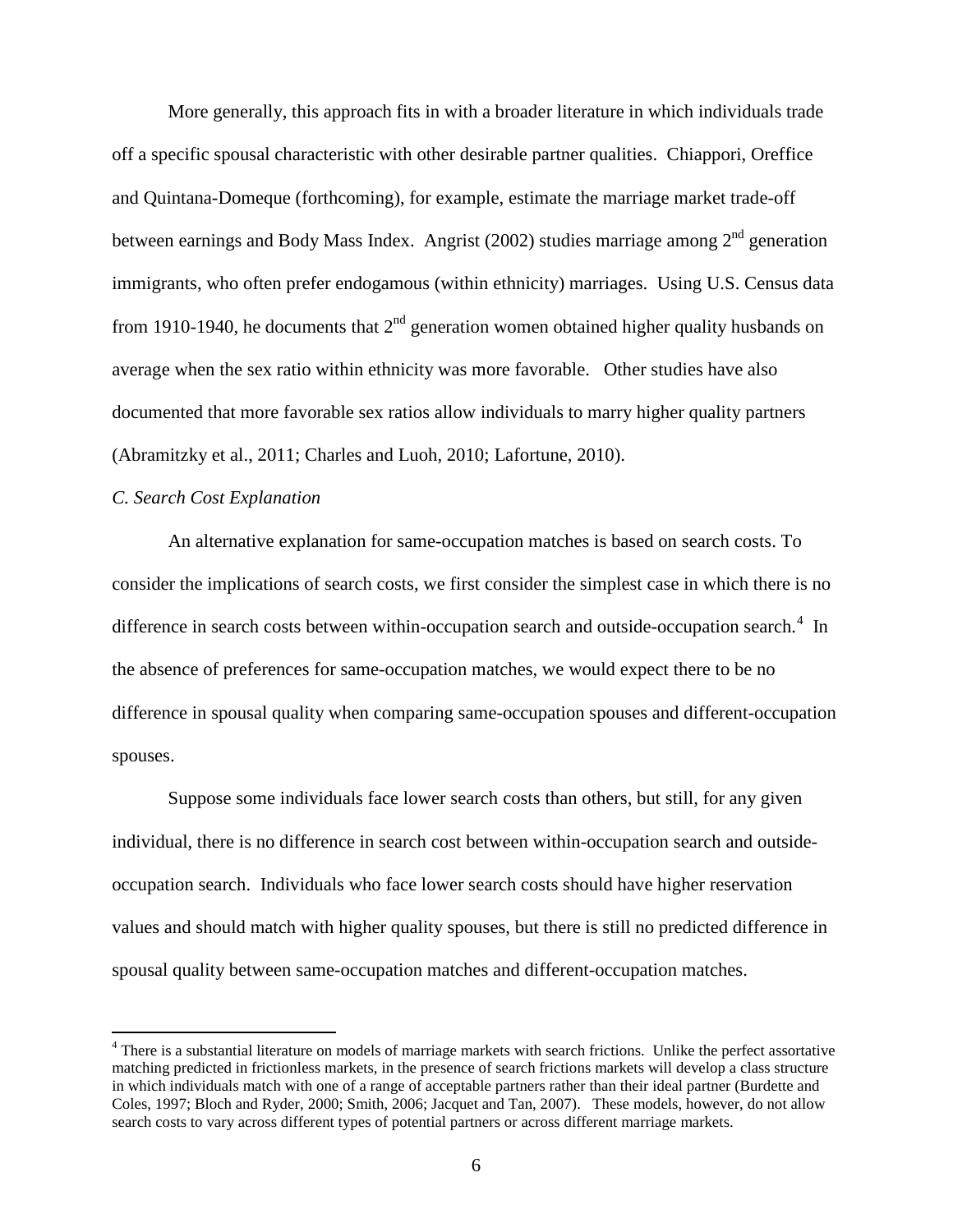Now consider a model in which individuals have two search pools with potentially different search costs: a within-occupation pool and an outside-occupation pool. For a given search pool with search cost  $c$  and a distribution of spousal quality  $F(q)$ , an individual searching in the pool will have a reservation quality *w* as described by:

$$
\int_{w}^{\overline{q}}(q-w)dF(q)=c.
$$

The reservation quality, *w*, is therefore the expected value of searching in the pool. Under optimal sequential search, individuals search in the pool with the highest expected value, *w*, and then search until they find a match with  $q>w$  (Weitzman, 1979). It is clear that  $\partial w / \partial c < 0$ , so that all else equal, the returns to search will be highest in the pool with the lowest search cost.

An individual in an occupation with a very favorable sex ratio faces lower within occupation search costs relative to outside occupation.<sup>[5](#page-9-0)</sup> In this case, the individual should only search outside their occupation if the expected return from outside occupation dominates the expected within occupation return, that is if  $F(q)$  is shifted to the right in the outside-occupation pool.

This implies that as the percent male in an occupation increases, lowering c in the withinoccupation pool, the fraction of women who match within-occupation should increase. The remaining women who choose to pay the higher search cost and match outside-occupation should be women who expect particularly high realizations of husband quality from search in the outside-occupation pool. Therefore, where the sex ratio is very favorable, we should see that the women who match outside-occupation have husbands with higher wages than those who

<span id="page-9-0"></span> $<sup>5</sup>$  In this discussion we consider changes in sex-mix (c) holding constant the distribution of quality in the occupation.</sup> Clearly, empirically there is a relationship between sex-mix of an occupation and the wage distribution in the occupation. Our empirical analysis, however, will use occupation fixed-effects as well as interactions with occupation wage characteristics to control for this empirical relationship.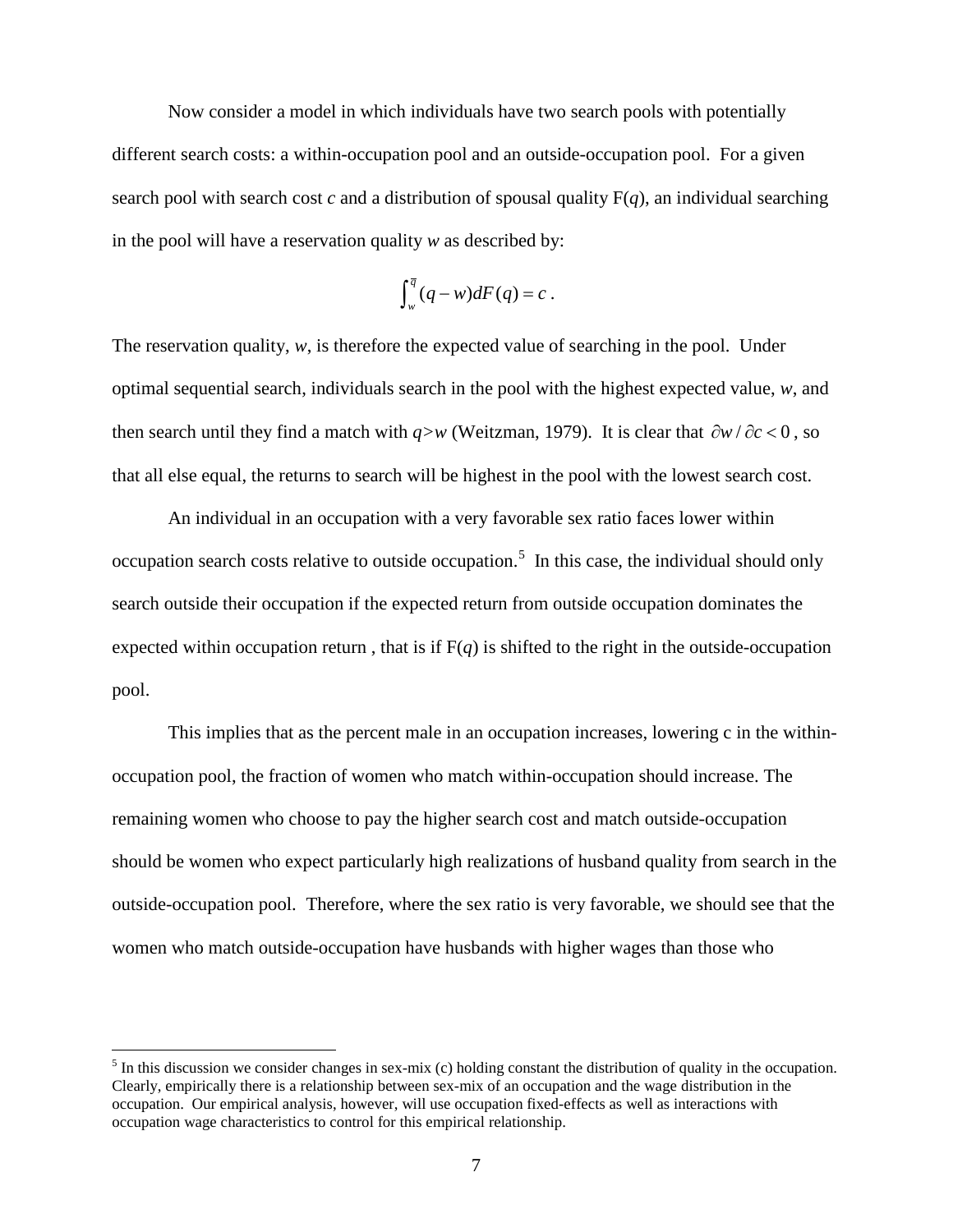matched within-occupation.<sup>[6](#page-10-0)</sup> Put another way, when percent male in occupation is high, women may accept lower quality husbands within-occupation than they could obtain outside-occupation in order to avoid the greater search costs of outside-occupation search.<sup>[7](#page-10-1)</sup>

Both the preferences and the search cost explanations predict that there will be cases where, comparing across women of the same occupation, same-occupation husbands have lower average quality compared to different-occupation husbands. The difference between the two mechanisms is where this gap will be larger. With the preferences mechanism, the negative gap should be greatest where men are scarce, and women have to sacrifice more on quality in order to match with a same-occupation husband. With the search cost mechanism, the negative gap should be greatest where men are plentiful, generating the largest difference in search costs between within-occupation and outside-occupation search.

#### **III. Matching and Occupation Sex Composition**

In our empirical analysis, we first formally document the relationship between sameoccupation matching and occupation sex-composition that is suggested in Table 1. We then test for the differences in spousal quality predicted by the preferences and search cost explanations.

#### *A. Occupation Characteristics*

Using the 2008-2011 ACS sample used in columns 1 and 2 of Table 1, percent female is calculated at the 3-digit SOC level, producing sex-composition measures for 333 occupations.

<span id="page-10-0"></span> $6$  A similar empirical prediction is generated by the two-sided search market with frictions in Moen (1997). In his model, submarkets vary by wage and search costs (workers per vacancy). Submarkets with higher wages attract more workers per vacancy and therefore have greater search costs. A comparison of identical workers who matched in different submarkets will find that the worker who matched in the market with greater search costs is receiving a higher wage.

<span id="page-10-1"></span> $\frac{7}{1}$  This may at first seem counter-intuitive, because we expect lower search costs to generate matches with higher quality husbands. But in this case, we are not comparing women across occupations facing different search costs. If we were, then we would predict that women in occupations with lower search costs should on average match with higher quality husbands. Instead, we are comparing women in the same occupation who match either with sameoccupation husbands or different occupation husbands.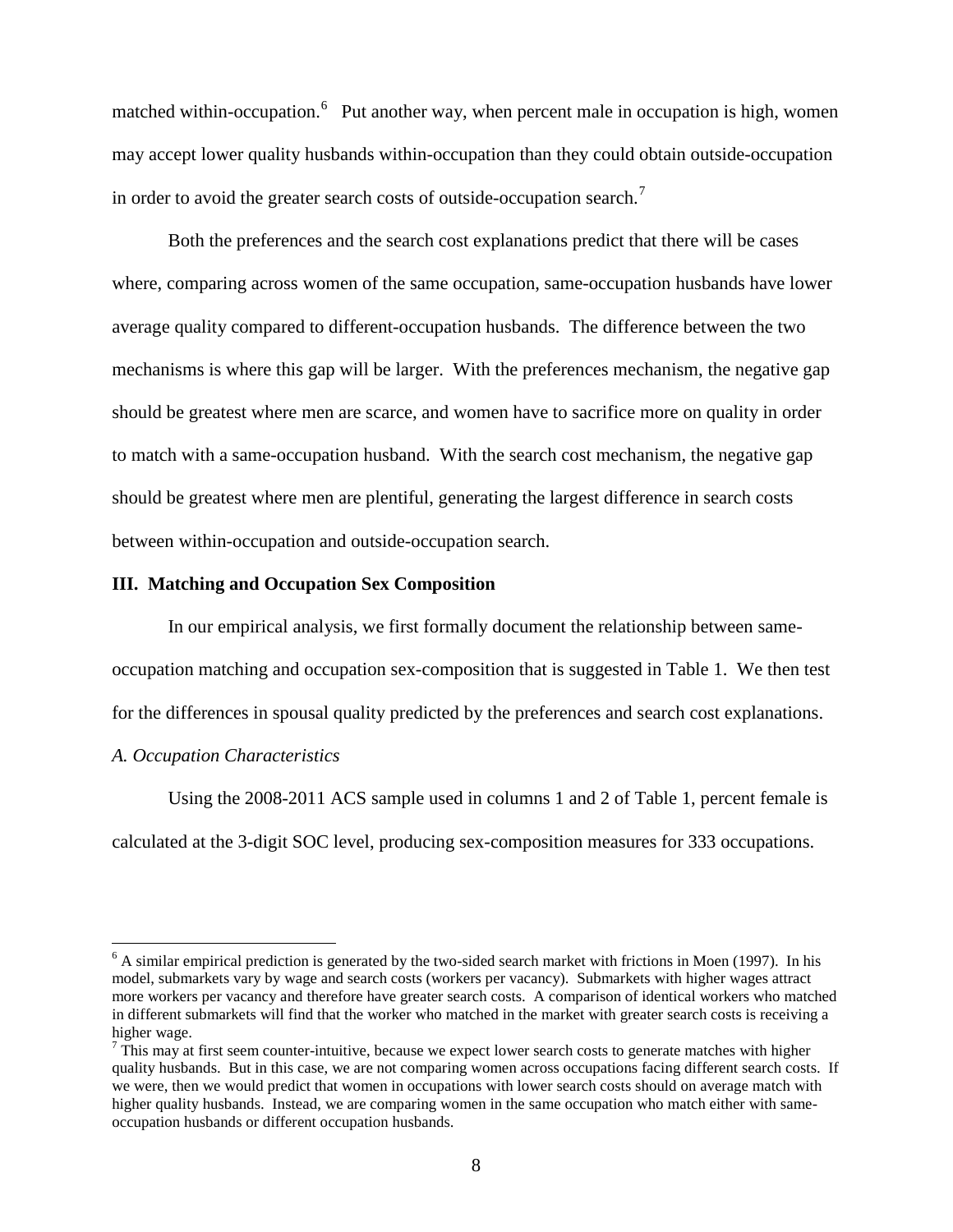Using this same sample and set of occupations, a measure of occupation size is calculated separately by college education and by sex. For occupation *j* and college status  $k (=0/1)$ : *MaleShare<sub>ik</sub>*= # men with college status *k* and occupation  $j/\#$  men with college status *k*, and *FemaleShare<sub>ik</sub>*= # women with college status *k* and occupation  $j/\#$  women with college status *k*.

It is important to distinguish between, for example, the *%Female* and *FemaleShare* measures for a particular occupation. *%Female* measures the fraction of workers within that occupation that are female and is unrelated to occupation size. *FemaleShare* measures the fraction of female workers, of a particular college status, that work in that occupation. The *MaleShare* and *FemaleShare* variables therefore measure which occupations are large or small employers of a particular sex and education group.

Finally, a regional concentration measure is calculated, defined as the fraction of men or women in the region employed in an occupation minus the mean fraction for that occupation across all regions.

#### *B. Analysis Sample*

Data from the 2008-2011 American Community Survey (ACS) are used because year of marriage is reported in these years. This allows the analysis to be conducted on a sample of recently-married couples. This has two benefits. First, an individual's current reported occupation should be similar to his/her occupation at the time he/she matched with a spouse. Second, we reduce sample selection bias that could occur if same-occupation couples divorce at different rates than those who are not matched on occupation.

The analysis sample includes married couples who a) are in their first marriage, b) have been married for 5 years or less, c) are ages 22-45, and d) the wife is native-born non-Hispanic white. This restricts the sample to women who face more homogenous marriage markets.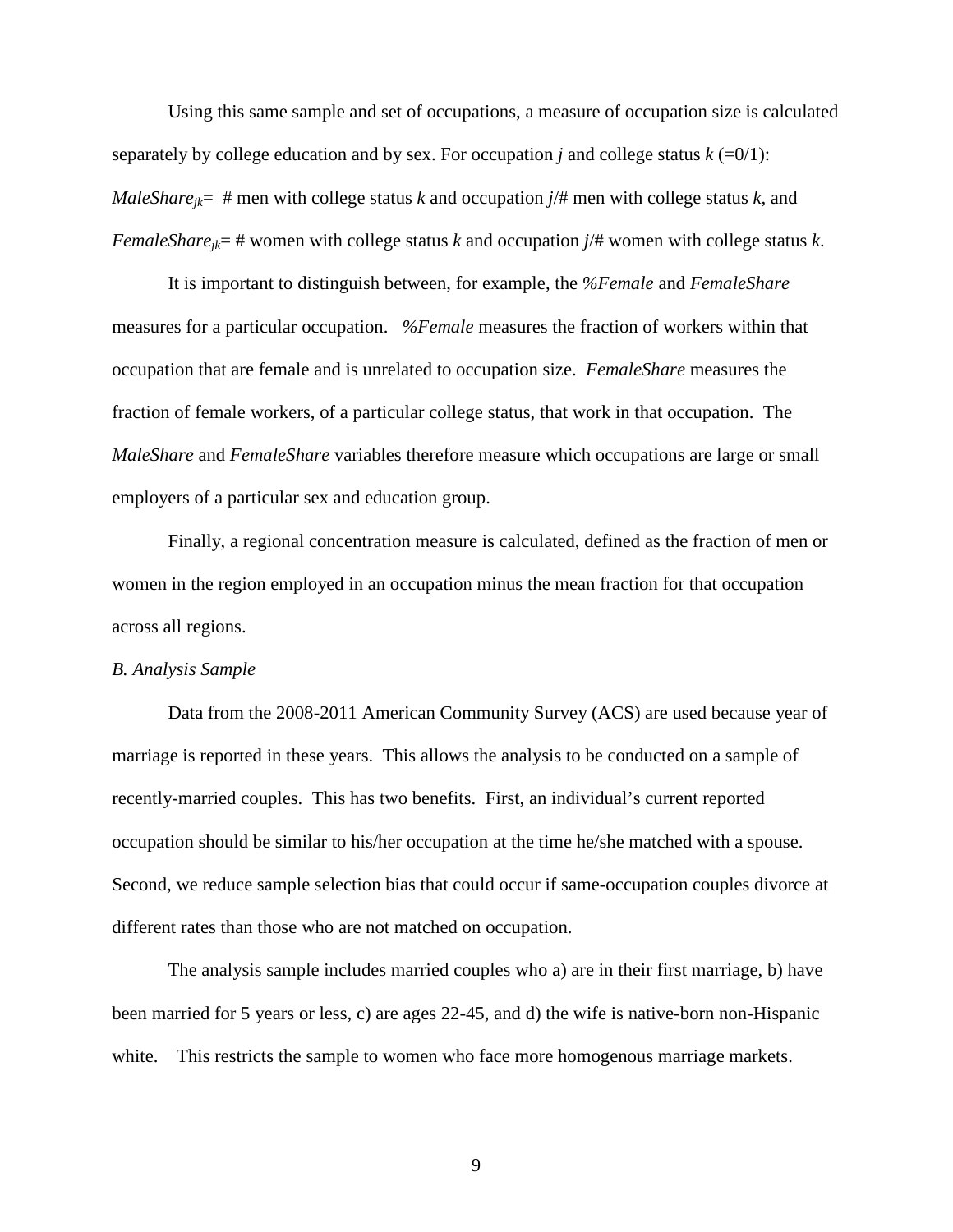Using the 2-digit SOC codes used in Table 1, 9.2% of couples in our analysis sample are matched on occupation. Using the 333 3-digit categories that we use in our regression analysis, 6.1% of couples share the same occupation.

#### *C. Sex Composition and Matching*

While prior work has documented the fact that spouses match on occupational status (Hout 1982; Kalmijn 1994), this is the first work to explore matching within specific, detailed occupations and the role of sex-composition.

The following specification estimates the relationship between same-occupation matching and sex composition of the husband's and wife's occupations:

(1)  
\n
$$
\text{Same}\_\text{Occ}_{ijk} = \beta_0 + \beta_1\% \text{Male}_j + \beta_2\% \text{ Female}_k + \text{Occ}\_\text{Char}_{jk}\beta_3 + X_i\beta_4
$$
\n
$$
+ \sum_{s=1}^{S} \delta_s * \text{State}_i + \sum_{s=1}^{S} \gamma_s * \text{State}_i * \text{Urban}_i + \varepsilon_{ijk}
$$

For couple *i* with wife's occupation *j* and husband's occupation *k*, *Same\_Occ* is an indicator variable equaling one if the husband and wife have the same occupation. *%Male<sub>i</sub>* is percent male in wife's occupation and *%Female<sub>k</sub>* is percent female in husband's occupation. *Occ\_Char* contains the other occupation characteristics for husband's and wife's occupations: *MaleShare* for wife's occupation (and college status), *FemaleShare* for husband's occupation (and college status), and the regional concentration measures for husband's and wife's occupations. The vector *X* contains couple characteristics including husband's and wife's age and age-squared, husband's and wife's education (indicators for high school degree, college degree, and advanced degree), an indicator for whether husband and wife have the same educational attainment (using the categories already described), husband's race/ethnicity (indicators for non-Hispanic white, non-Hispanic black, Hispanic), and the wife's age of marriage and its square. The control for whether the husband and wife share the same level of education separates out matching on occupation, conditional on education, from the well-documented educational sorting in the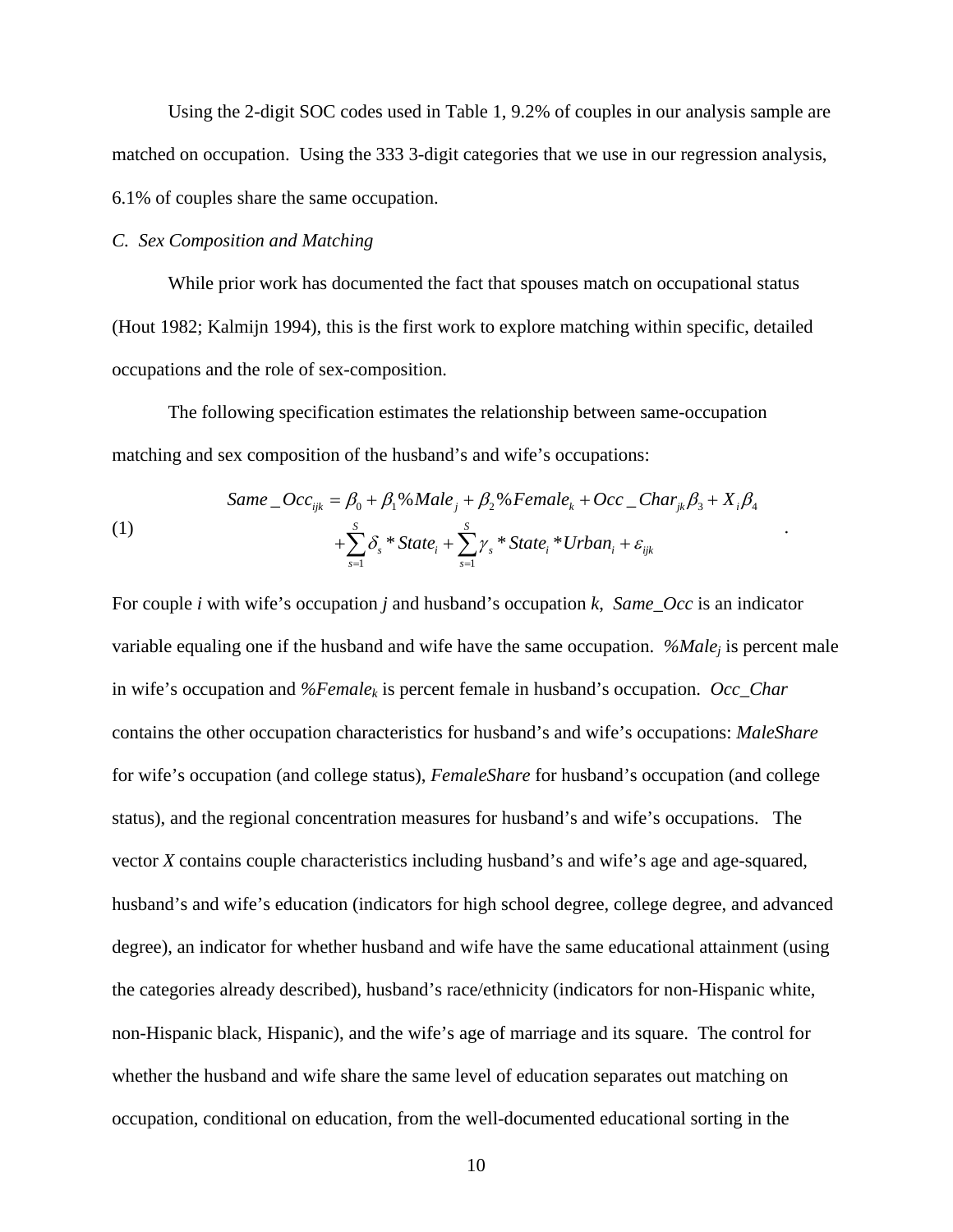marriage market. The model also contains state fixed-effects and a separate vector of statefixed-effects for urban residents. Standard errors are two-way clustered by wife's and husband's occupation (Cameron and Miller, 2011).

#### D. Results

Table 2 reports the results from equation (1). Column 1 reports the results for the full sample. For both husband and wife, a higher fraction of opposite-sex workers in their occupation increases the probability they match within occupation, although the relationship is stronger for percent male in wife's occupation. In columns 2 and 3, the sample is split by wife's education. For the college-educated sample, the coefficients on the sex composition variables are similar in magnitude to those for the full sample, but the coefficient on percent female in husband's occupation is now statistically insignificant. For the sample of wives with less than a college education, the coefficients on sex composition in wife's occupation and in husband's occupation are much more symmetric and both statistically significant. Overall, the results confirm a positive relationship between fraction of workers of the opposite sex in own occupation and matching with a same-occupation spouse.

#### **IV. Preferences versus Search Costs**

The preferences and search costs explanations for same-occupation matching have different implications for spousal quality. Our analysis focuses on husband's quality, specifically husband's wage. The empirical literature has established that husband's wage is an important determinant of marital surplus for the wife. In contrast, wife's wage is more problematic as a measure of wife's quality, both because of evidence that the labor market effort of wives is endogenous to partner characteristics, and also because men place less weight on women's potential earnings in mate selection (Fisman et al, 2006; Oreffice and Quinta-Domeque, 2009).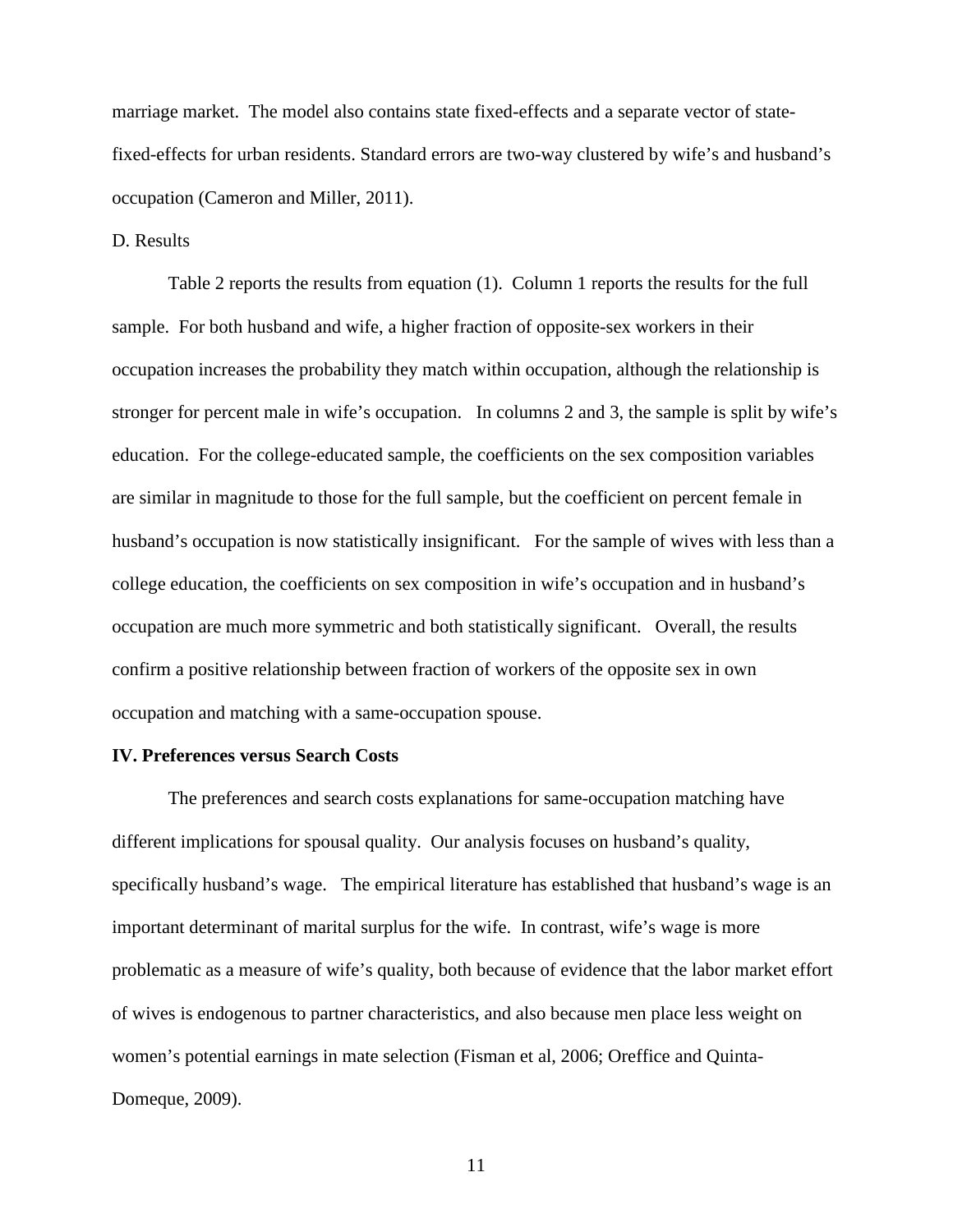Other papers have used both husband's education and wife's education as measures of quality. We do not use this approach here, as the relationship between education and occupation make it difficult to separate out education from same-occupation matching.

#### *A. Empirical Predictions*

The comparison of the preferences and search costs explanations focuses on the difference in average wage for same-occupation husbands versus different-occupation husbands, calculated across women in the same occupation.

In the preferences mechanism, the difference in husband's wage between sameoccupation husbands and different-occupation husbands should be the most negative when men are scarce in the wife's occupation (percent male is low), and the difference should be less negative in occupations where men are more plentiful.

In the search cost mechanism, the difference in husband's wage between sameoccupation husbands and different-occupation husbands should be the most negative when men are plentiful in the wife's occupation (percent male is high). The search cost differential between within-occupation search and outside-occupation search should be greatest when percent male is high.

This suggests a differences-in-differences approach. The first difference is the difference in husband's wage between women, of the same occupation, who match with same-occupation husbands versus different-occupation husbands. The second difference is to compare this gap across occupations that have a high percent male versus a low percent male.

Our approach differs substantially from the small existing literature that provides empirical evidence on the relative importance of preferences and search frictions in generating similarities in traits between husbands and wives. Belot and Francesconi (2013) provide the most direct evidence using British speed-dating data which allows them to observe dating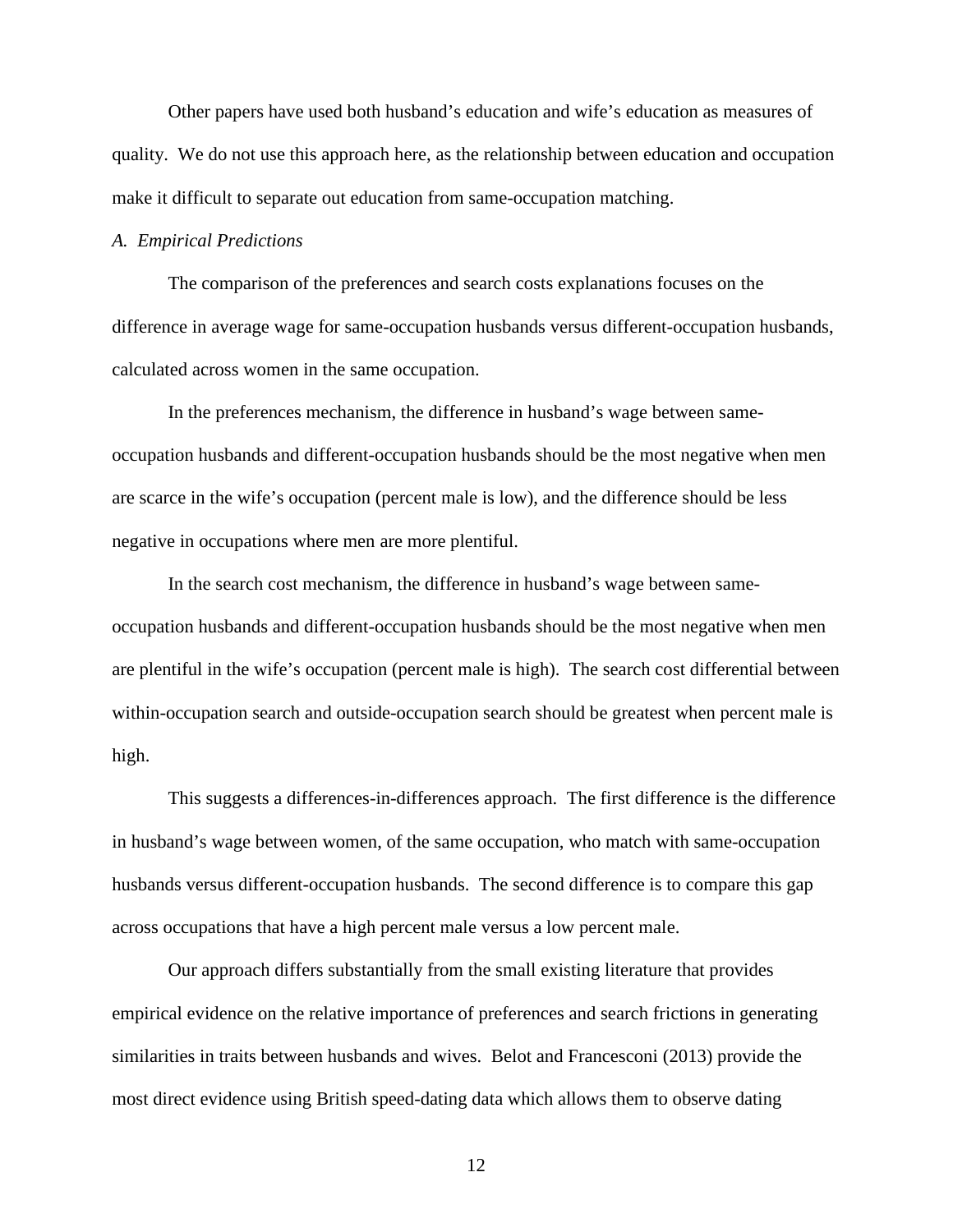choices under different choice sets. They find that meeting opportunities play a substantial role in determining the characteristics of the individuals chosen for dating proposals. They find no evidence of preferences for occupational similarity using a very course three category measure of occupation.<sup>[8](#page-15-0)</sup> Nielsen and Svarer (2009) use Danish data to investigate educational homogamy of married couples. They find that about half of marital sorting on education is explained by individuals marrying spouses who attended the same or nearby educational institutions. They interpret this as evidence of low search frictions in the marriage markets of educational institutions. They also find that the density of women in a man's education group in the municipality of education positively predicts sorting.

Hitsch, Hortacsu and Ariely (2010) use data from an online dating website to estimate preferences based on which potential partners are contacted. These preferences estimates are to predict matches using the Gale-Shapley matching algorithm. Comparing matches predicted by their algorithm to data on married couples, they find that they predict well sorting by age, appearance and income, but underpredict the degree of sorting by education and race/ethnicity. Because Gale-Shapley assumes a frictionless matching environment, they conclude that preferences alone can predict the degree of sorting on some characteristics, but that search frictions may play a role in determining the degree of sorting by education and race/ethnicity.

Wong (2003) investigates the low rate of the intermarriage rate between black men and white women by estimating a structural model that allows for a "mating taboo." She finds that the taboo, or preferences, explains the majority of the shortfall in this form of intermarriage. Her model, however, assumes random matching, so does not explicitly consider whether the low

<span id="page-15-0"></span><sup>&</sup>lt;sup>8</sup> The three categories are professional and managerial, skilled nonmanual, and other occupations.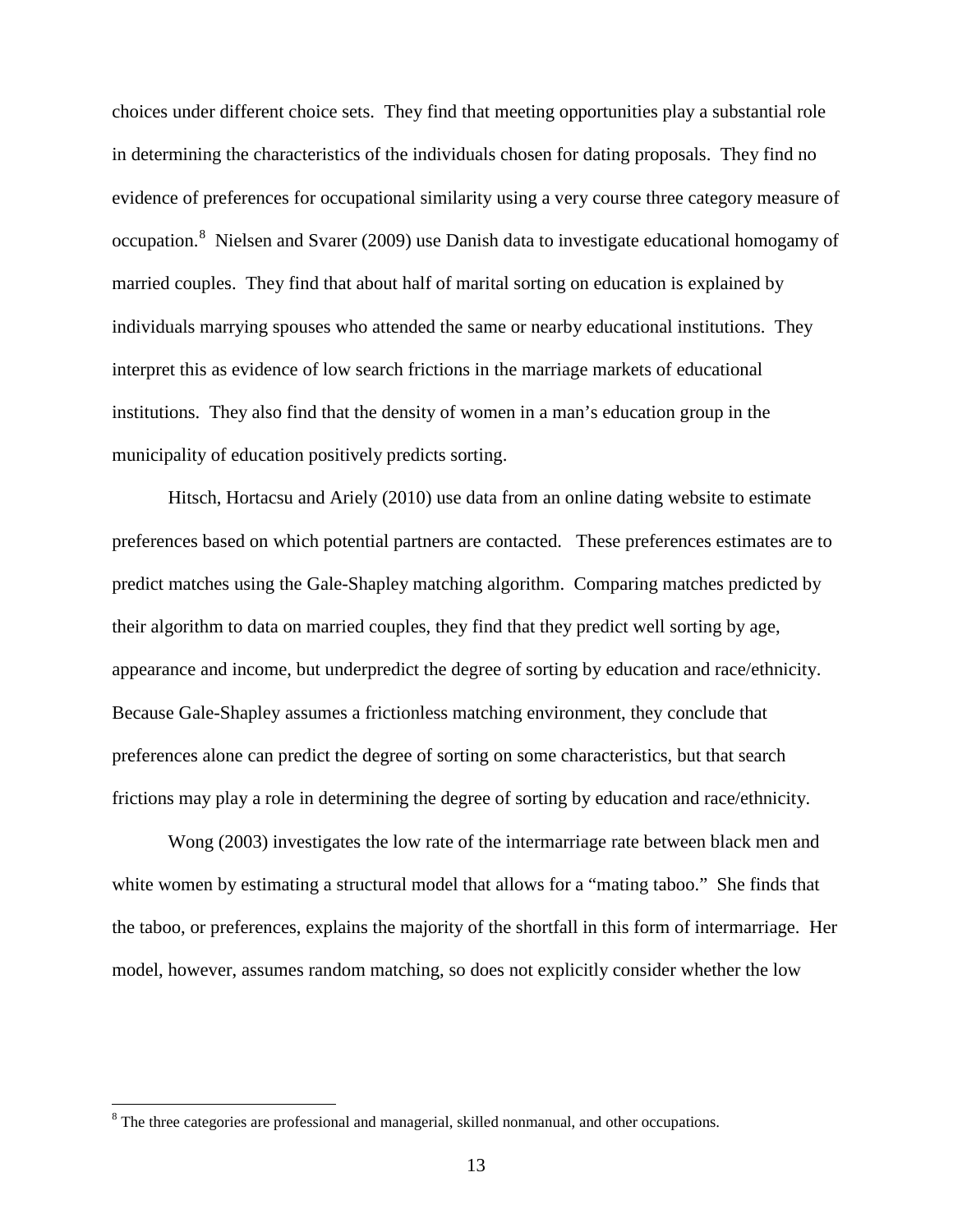intermarriage rate in part reflects the fact that black men are more likely to meet black women than white women.<sup>[9](#page-16-0)</sup>

Ours is the first study to investigate same-occupation matching, and the first study to propose a direct test for search frictions using marital, rather than dating, matches.

#### *B. Differences-in-Differences Approach*

Our Differences-in-Differences approach is implemented with the following specification:

$$
HusbandWage_{ijk} = \beta_o + \beta_1 Same\_Occ_i + \beta_2 Same\_Occ_i * \% Male_j + X_i \beta_3
$$
  
(2)  

$$
+ \sum_{m=1}^{4} \theta_m * Same\_Occ_i * Occ\_WageVar_{mj} + \sum_{j=1}^{J} \lambda_j * Occ_j + \sum_{k=1}^{K} \phi_k * Occ_k
$$
  

$$
+ \sum_{s=1}^{S} \delta_s * State_i + \sum_{s=1}^{S} \gamma_s * State_i * Urban_i + \varepsilon_{ijk}
$$

For couple *i* with wife's occupation *j* and husband's occupation *k*, *Husb\_Wage* is husband's calculated hourly wage.<sup>10</sup> *Same Occ* remains an indicator that equals 1 if husband and wife share the same occupation. *%Malej* remains percent male in wife's occupation. *Occ\_WageVar1-Occ\_WageVar4* is a set of four occupation-level wage characteristics for occupation *j*: the average male wage, the average female wage, the male wage variance and the female wage variance. *X* is the vector of controls for husband's and wife's characteristics used in equation (1). The model also contains fixed-effects for wife's occupation, husband's occupation, state and state interacted with urban status. Standard errors are corrected for clustering by wife's occupation.

<span id="page-16-0"></span><sup>&</sup>lt;sup>9</sup> Wong does consider the role of what she terms "courtship opportunities," but this refers to the quality distributions for black women and white women. If she gives black women the quality distribution of white women or white women the quality distribution of black women, both cases reduce the intermarriage rate.

<span id="page-16-1"></span> $10$  Hourly wage is calculated by dividing annual earnings by annual hours. Annual hours are calculated by multiplying weeks worked last year times usual hours per week. Starting in 2008, the ACS reports weeks of work in intervals. We impute actual weeks of work using individuals from the 2004-2007 ACS of the same education and gender reporting weeks of work in the same interval.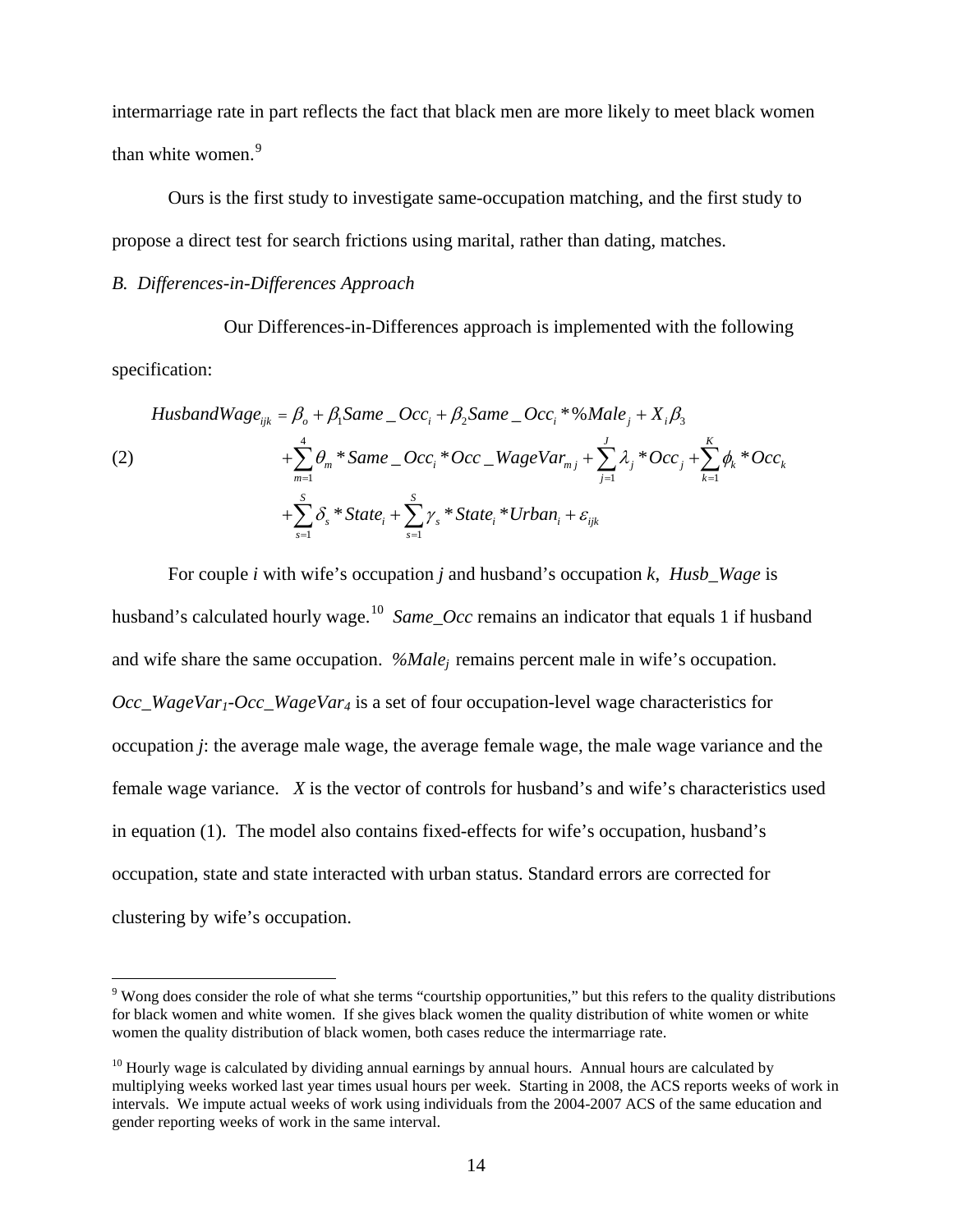If same-occupation matching is predominantly driven by preferences for sameoccupation spouses, the prediction is that the coefficient on *Same\_Occ\*%Male* is positive. The difference in wages between same-occupation husbands and different-occupation husbands should grow less negative as men become more plentiful in the occupation.

If same-occupation matching is predominantly driven by search costs, the prediction is that the coefficient on *Same\_Occ\*%Male* is negative. The difference in wages between sameoccupation husbands and different-occupation husbands should become more negative as the search costs within occupation become lower.

Percent male in the occupation is correlated with the wage distribution and gender wage gap in the occupation. Occupation fixed-effects control for the main effects of occupation-level wage characteristics, but we also include interactions of *Same\_Occ* with occupation-level wage characteristics.

The specification includes occupation fixed-effects for both wife's occupation and husband's occupation. Wife's occupation fixed-effects are necessary because we are comparing the difference in wages between same-occupation husbands and different-occupation husbands across wives in the same occupation. Husband's occupation fixed-effects are included to control for the overall attractiveness of men in any given occupation so that we can isolate the effects of a same-occupation match. For example, we want to control for the fact that male doctors and lawyers are generally considered attractive husbands, and conditional on that, estimate whether male doctors and lawyers are particularly attractive to women who share their occupation.

The preferences and search cost mechanisms also generate some predictions for the main effects of *Same\_Occ* and *%Male*, but these main effects are more susceptible to omitted variable bias than the interaction term. For example, the search cost mechanism predicts that the main effect of *%Male* should be positive, that women in occupations with a higher male percentage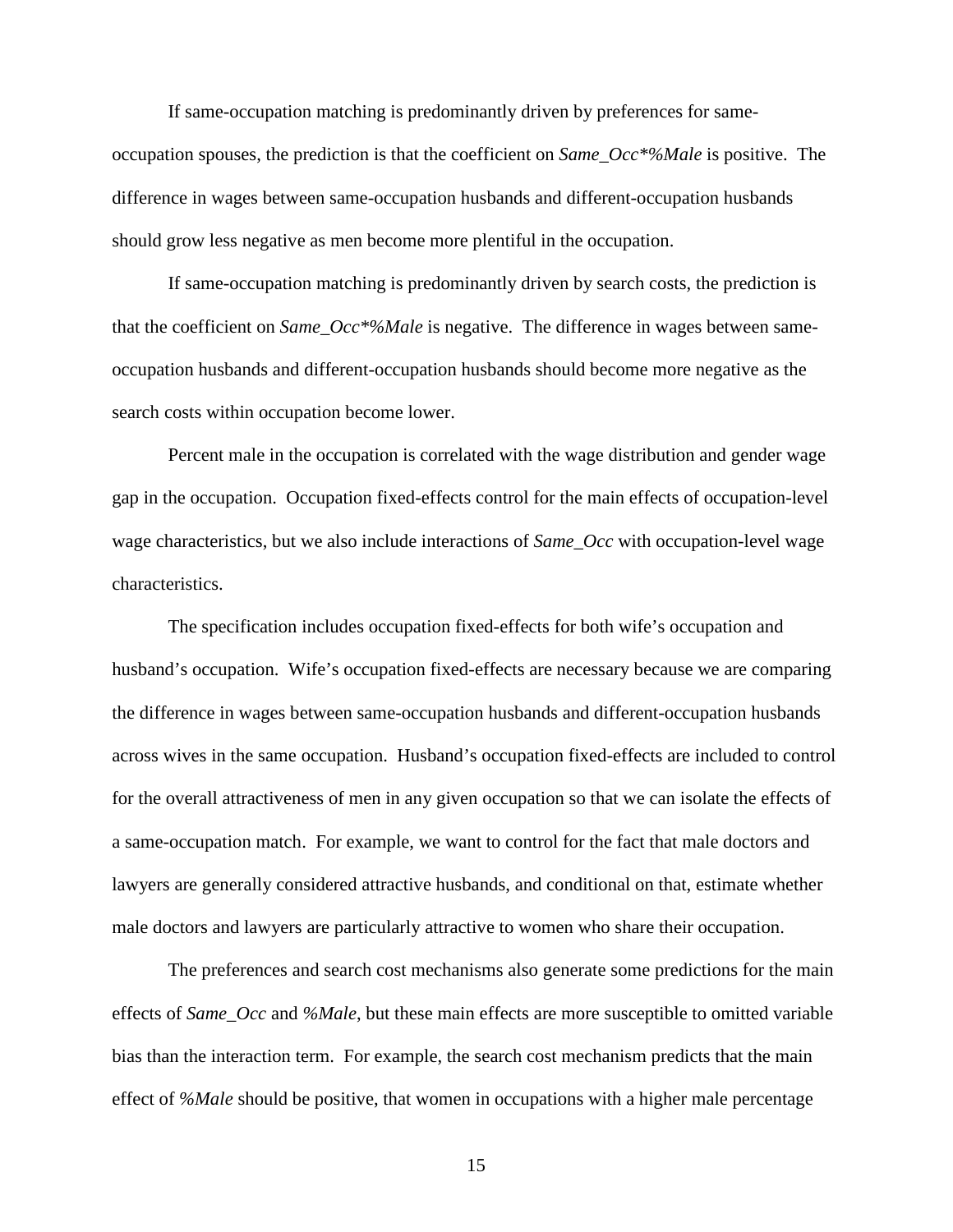(lower search costs) should have higher-quality husbands. But the main effect of percent male is not estimated, due to the inclusion of wife's occupation fixed effects. Furthermore, a comparison of husband's wages across wives in different occupations would be rather suspect. The preferences mechanism predicts that the main effect of *Same\_Occ* is negative, that women take lower earning husbands in order to match within occupation. But it could be that women who match within occupation are different in unobserved ways from those who do not. For example, perhaps women who work more hours are more likely to match within occupation.

The coefficient on the interaction term provides a much more compelling test between the two mechanisms, as it is much less likely that omitted variable bias affects the differences-indifferences estimate. For the interaction term to be biased, there would have to be an omitted variable that not only affects the gap in husband's wages between women within the same occupation who match with same-occupation husbands versus different-occupation husbands, but also causes that gap to be correlated with sex-composition of the occupation.

A key concern in equation (2) is that in order to have the desired interpretation, the specification must include adequate controls for wife's quality. As already discussed, unobserved characteristics will more likely bias the main effect of *Same\_Occ* than the interaction term. It would still be preferable to control for woman's quality in more detail than the current controls for education, age, location and occupation. To that end, we consider an alternative specification for equation (2) that uses the relative wages of husband and wife as the outcome variable. In other words, the dependent variable measures the extent to which the woman is marrying up or down in terms of wage.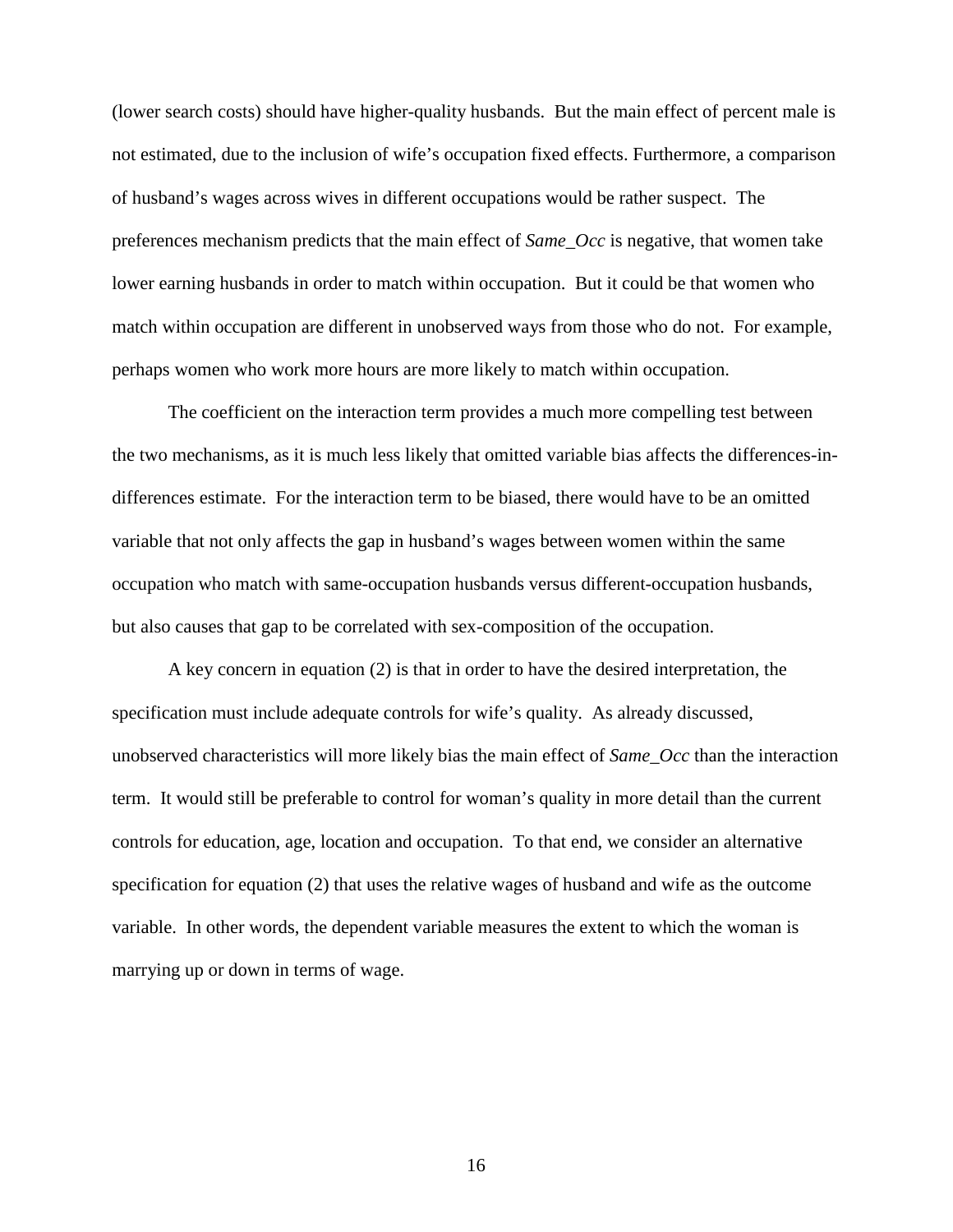(3) (HusbandWage / WifeWage)<sub>ijk</sub> =  $\beta_o + \beta_1$ Same \_ Occ<sub>i</sub> +  $\beta_2$ Same \_ Occ<sub>i</sub> \*%Male<sub>j</sub> + X<sub>i</sub> $\beta_3$ 4  $j=1$   $k=1$  $s=1$ \* Same \_ Occ, \* Occ \_ WageVar<sub>mi</sub> +  $\sum \lambda_i$  \* Occ, +  $\sum \phi_k$  \* \* State<sub>i</sub> +  $\sum_{i} \gamma_{s}$  \* State<sub>i</sub> \* *J K m i mj j j k k*  $m=1$  k *S S*  $s$   $\sum_i s$   $\sum_i s_i$   $\sum_i s_i$   $\sum_i s_i$ *s s*  $\theta_m$  \* Same \_ Occ<sub>i</sub> \* Occ \_ WageVar<sub>mi</sub> +  $\sum \lambda_i$  \* Occ<sub>i</sub> +  $\sum \phi_k$  \* Occ  $\delta_{s}$  \* State<sub>i</sub> +  $\sum_{s}$   $\gamma_{s}$  \* State<sub>i</sub> \* Urban<sub>i</sub> +  $\varepsilon_{s}$  $j=1$   $k=$  $s = 1$   $s = 1$ +  $\sum\theta_m$  \* Same \_ Occ. \* Occ \_ WageVar $_{mj}$  +  $\sum\lambda_j$  \* Occ  $_j$  +  $\sum\theta_m$  $+\sum_{i} \delta_{s} * State_{i} + \sum_{i} \gamma_{s} * State_{i} * Urban_{i} +$ 

An additional benefit of the specification in equation (3) is that it is symmetric between husbands and wives. $\frac{11}{11}$  This specification could, therefore, just as easily be interpreted as estimating changes in the wife's relative quality for same-occupation matches relative to different-occupation matches as women become less plentiful in husband's occupation. There remain, however, the caveats discussed earlier that a wife's wage could be endogenous to her marriage market match and that wife's wage is not necessarily as strong a proxy for partner quality as husband's wage.

#### *C. Interaction Effects with Workplace Communication*

The search cost mechanism should be most relevant in occupations in which there is sufficient workplace interaction with co-workers to facilitate marital search. To test whether this is true, we obtained a measure of communication with co-workers from the O\*Net database (version 18), containing a rich set of occupational characteristics describing the different combinations of skills, abilities, and work contexts required in each occupation (O\*Net Research Center). Specifically, the workplace communication index is obtained from the "Generalized Work Activities" descriptors and it measures the extent of "Communicating with Supervisors, Peers, or Subordinates: Providing information to supervisors, co-workers, and subordinates by

<span id="page-19-0"></span> $11$  Because the interaction term is zero unless husband and wife share the same occupation, it is equivalent to the interaction of Same\_Occ with the percent male in husband's occupation.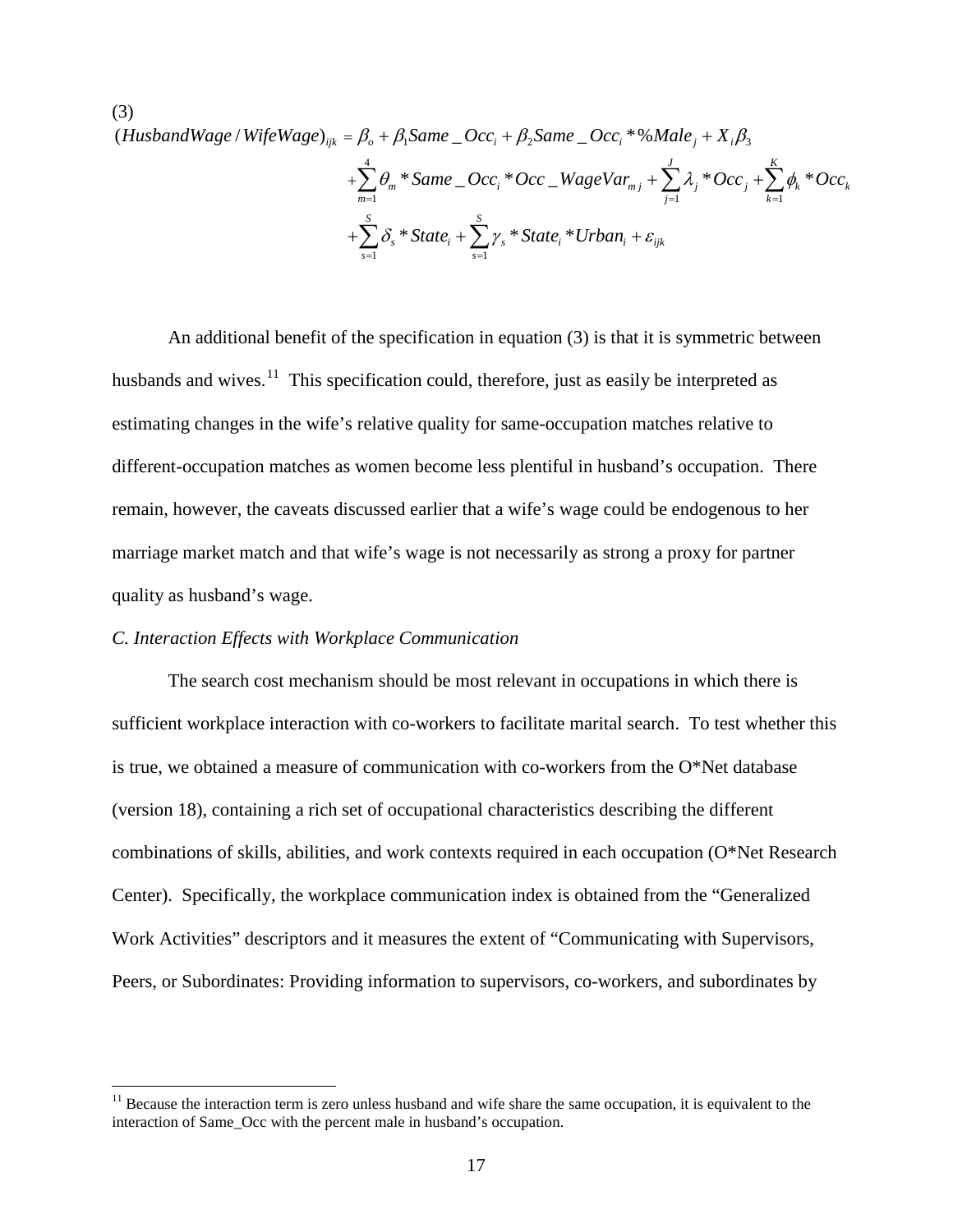telephone, in written form, e-mail, or in person" on a scale from 0 to  $7.^{12}$  $7.^{12}$  $7.^{12}$  Interactions with this occupation-level measure of workplace communication are added to equation (2):

(4)  
\nHusbandWage<sub>ijk</sub> = 
$$
\beta_o + \beta_1
$$
Same  $\_$ Occ<sub>i</sub> +  $\beta_2$ Same  $\_$ Occ<sub>i</sub> \*%Male<sub>j</sub>  
\n $+ \beta_3$ Same  $\_$ Occ<sub>i</sub> \*WorkplaceComm<sub>j</sub> +  $\beta_4$ Same  $\_$ Occ<sub>i</sub> \*%Male<sub>j</sub> \* WorkplaceComm<sub>j</sub>  
\n $+ X_i\beta_5 + \sum_{m=1}^{4} \theta_m * Same \_$ Occ<sub>i</sub> \* Occ  $\_$ WageVar<sub>mj</sub> +  $\sum_{j=1}^{J} \lambda_j * Occ_j + \sum_{k=1}^{K} \phi_k * Occ_k$   
\n $+ \sum_{s=1}^{S} \delta_s * State_i + \sum_{s=1}^{S} \gamma_s * State_i * Urban_i + \varepsilon_{ijk}$ 

In equation (4), the  $\beta_2$  coefficient estimates the coefficient on *Same\_Occ*\*%Male for occupations with very limited interaction with coworkers. In these occupations, we would expect same-occupation matches to be driven by preferences as opposed to search costs. A positive estimate for  $\beta_2$  would be consistent with this prediction.

The estimates of  $\beta_4$  indicates how the coefficient on *Same\_Occ\*%Male* changes when estimated for workers in occupations with higher levels of workplace interaction. If the search cost mechanism becomes more relevant in occupations with higher levels of workplace interaction, then we would expect to obtain a negative estimate for  $\beta_4$ .

#### *D. Results*

Panel A of Table 3 reports the estimates from equations (2) and (3) for the full sample.<sup>13</sup>

<span id="page-20-1"></span><span id="page-20-0"></span> $12$  These scores are collected from workers and occupational experts using questionnaires assessing the importance of different occupational requirements. There are other measures of interpersonal contact available in the ONET data, but this is the only one that is specific to co-workers, who are more likely to be in the same occupation. There is, for example, a measure of face-to-face contact, but it is not restricted to co-workers, and will include clients and others less likely to be from the same occupation. If the face-to-face measure is used in place of our preferred  $13$  The samples in Tables 3 and 4 are the same as used in Tables 2, with the additional restriction that observations are dropped if husband's wage or wife's wage is less than 1 and greater than 500. If non-working wives are included in the sample in Table 4, the coefficients on *Same\_Occ\*%Male* become slightly more negative (more supportive of search cost mechanism). This is not surprising, given that any preferences for same-occupation spouses should be weaker for wives less attached to the labor market.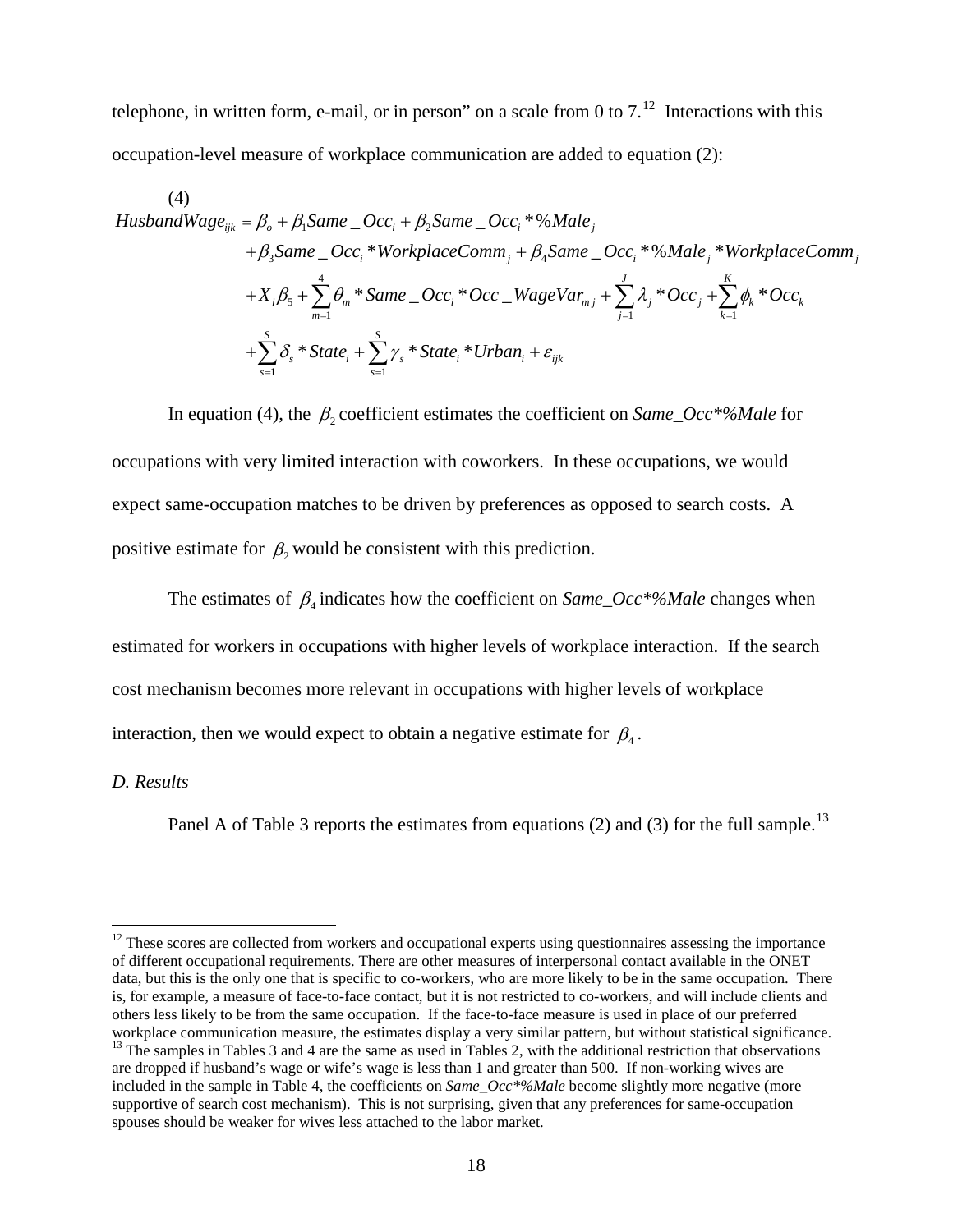Results are reported using both the linear and logged version of the husband's wage and wage ratio. The coefficient on the Same Occ<sup>\*%</sup>Male interaction is negative for all four dependent variables and statistically significant for all but the linear wage ratio.

In panels B and C, the sample is again split into wives with and without college degrees. The coefficients lose significance in most cases when the sample is divided, but the basic pattern of negative interaction terms (with similar magnitudes) remains. The negative coefficient estimates for the *Same\_Occ\*%Male* interaction are consistent with a search costs, rather than preferences, explanation for same-occupation matches.

Table 4 adds the interactions with occupation-level measures of workplace communication described in equation (4). The workplace communication index is not available for 72 of the 333 occupation categories, generating a roughly 30% loss of sample. Column 1 reports the results when husband's wage is the dependent variable. As predicted the coefficient on *Same\_Occ\*%Male* is positive, indicating that when workplace communication is very low, the coefficient on the interaction term is more consistent with a preferences explanation for same-occupation matching. Also as predicted, the coefficient on the triple interaction, *Same\_Occ\*%Male\*WorkplaceComm*, is negative and significant, indicating that as the level of workplace communication increases, there is greater support for the search cost explanation for same-occupation matching. The total effect of *Same\_Occ\*%Male* becomes negative once the *WorkplaceComm* index is greater than  $3.75$  (about the  $20<sup>th</sup>$  percentile of our analysis sample).

In column 2, the dependent variable is logged husband's wage. The coefficient estimates are statistically insignificant, but display the same pattern as that in column 1. The crossing point of *WorkplaceComm* (where the effect of *Same\_Occ\*%Male* switches from positive to negative) is very similar to that for column 1. In column 3, the results for the wage ratio display the same pattern and are statistically significant. The crossing point is 4.62, roughly the median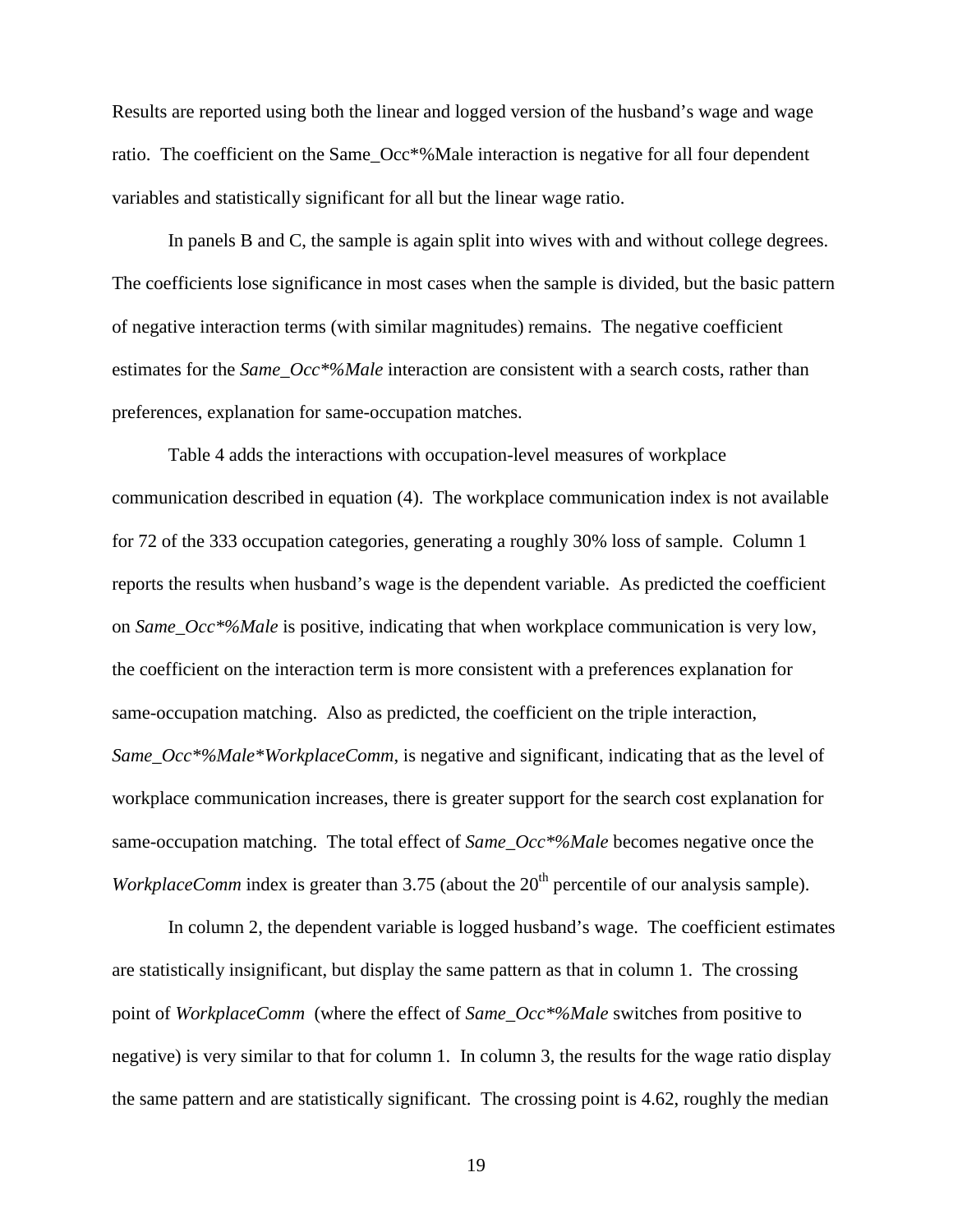of our sample. The only outcome variable that does not generate the predicted pattern of results is the logged wage ratio in column 4.

Overall, the results in Table 4 suggest that same-occupation matching in occupations with very limited workplace interaction is consistent with a preferences mechanism. However, for occupations with sufficient workplace interaction, the results indicate that the search cost mechanism dominates the preferences mechanism as an explanation for same-occupation matches. Our estimates of the coefficient on Same\_Occ\*%Male reported in Tables 3 should therefore be thought of as the interaction effect averaged across occupations with higher and lower levels of workplace communication.

Finally, in Table 5, we consider matching on field of bachelor's degree, rather than matching on occupation. Field of degree is available in the ACS starting in 2009 for all individuals reporting completing a bachelor's degree. The advantage of using field of degree is that we avoid the concerns that current occupation differs from occupation at time of matching, or that current occupation is endogenous to partner characteristics. The disadvantages of using field of degree are that our analysis is limited to couples in which both spouses have a bachelor's degree and that we do not have information by field of degree analogous to the workplace communication index used in Table 6. The ACS provides detailed field of degree codes for 181 fields. 8.7% of the sample is matched on field of degree using the 181 detailed categories.<sup>[14](#page-22-0)</sup>

Table 5 reports results from equations (2) and (3) in which the indicator for same occupation is replaced with an indicator for same field of degree, percent male and average wage in occupation are replaced by analogous measures calculated by field of degree. Consistent with previous results, the coefficients on the *Same\_Field\*%Male* interactions are negative for all husband's wage and wage ratio outcomes. Comparing these results to those for college-educated

<span id="page-22-0"></span> $14$  Using the 38 general field of degree categories, 17.1% of college-educated couples in our sample are matched on field of degree.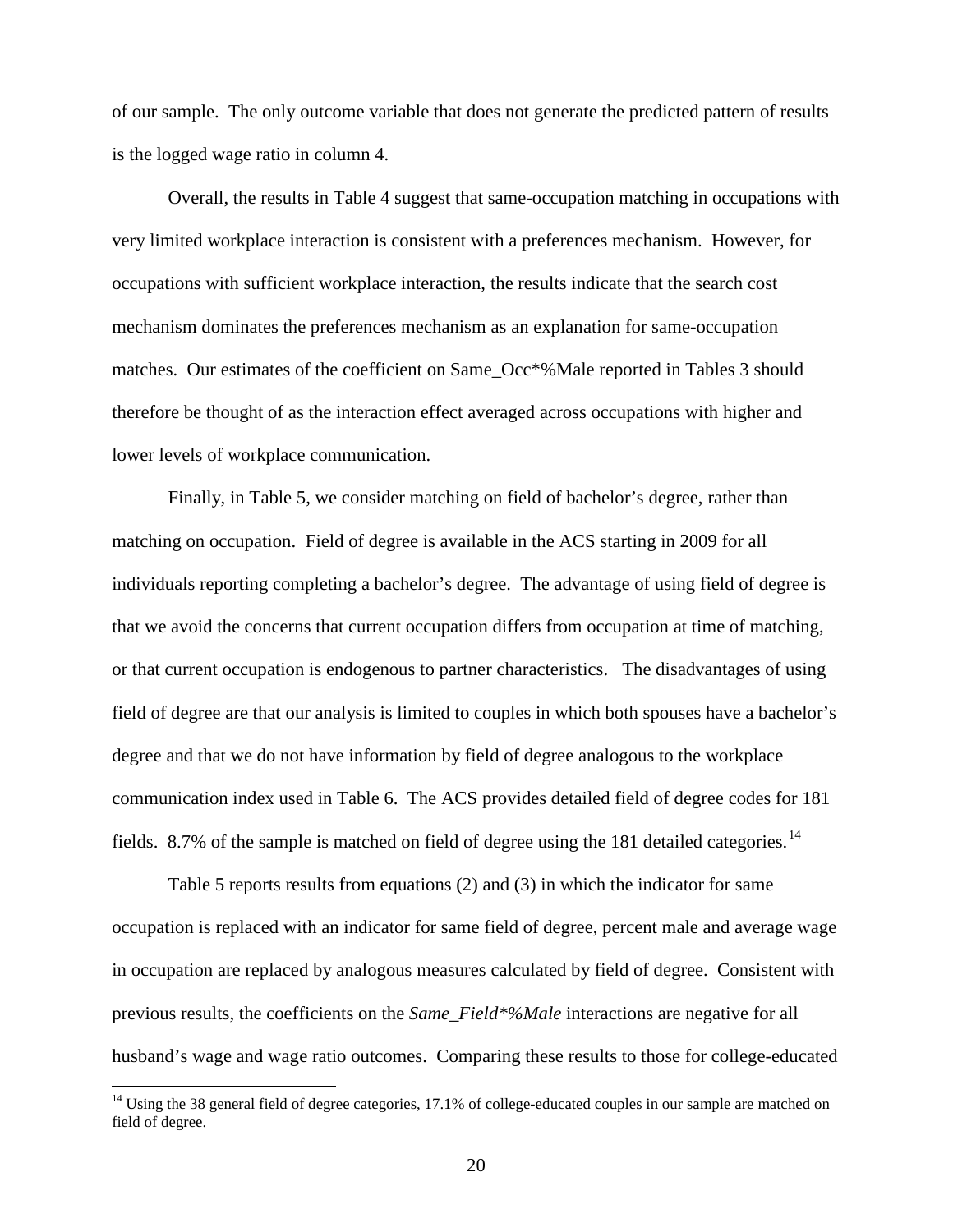women in Table 3, the magnitudes on the interaction terms are larger using field of degree compared to occupation. Like the results for college-educated women in Table 3, the coefficients are largely statistically insignificant.

#### **V. Conclusions**

The results in this paper demonstrate that there is considerable within-occupation marital matching and that within-occupation matching is highly responsive to the sex-composition of the occupation.

The analysis of husband's wage and wage ratio with wife generates empirical results that are more consistent with a search cost explanation than a preferences explanation for the prevalence of same-occupation matches. Additional analysis using information on the extent of workplace communication confirms that the results are most consistent with a search cost explanation when there is a sufficient workplace interaction to facilitate marital search.

There is a growing literature that indicates the potential importance of schools and workplaces as local marriage markets. Previous research has found that workplace sex composition affects divorce rates (McKinnish, 2007; Svarer 2007). Kaufman, Messner and Solis (2013) use regression discontinuity analysis to document the large marriage market return for women to attending an elite university. Mansour and McKinnish (2014) find that individuals with large marital age gaps tend to be lower quality in terms of cognitive ability, educational attainment, earnings and appearance. Their explanation is that high-skilled individuals interact more heavily with similarly-aged peers in school and workplace while low-skilled individuals spend more time in age-heterogeneous settings.

The implication that individuals often match within occupation because it is simply easier to meet potential partners who share their occupation (whether through schooling or workplace), rather than because of preferences, suggests that marriage markets are much more local than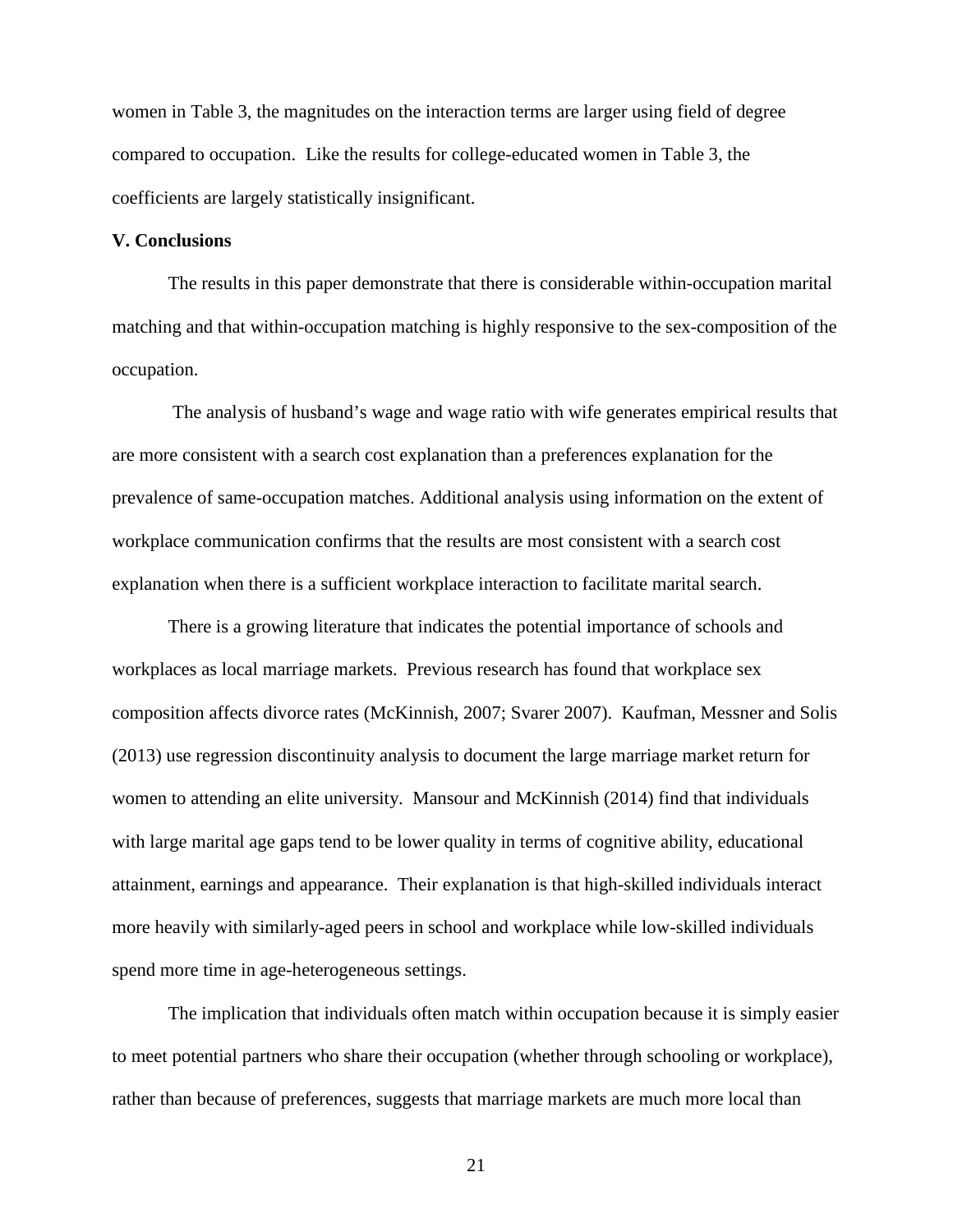typically modeled by economists. As a result, choices about where to work or where to go to school can have important consequences for matching by changing the group of people with whom one interacts most easily. In marriage models with frictionless matching, characteristics such as education and occupational wage have traditionally affected matching through the marital surplus. Our findings suggest they also affect matching by changing the set of prospective mates with whom one interacts at lowest cost.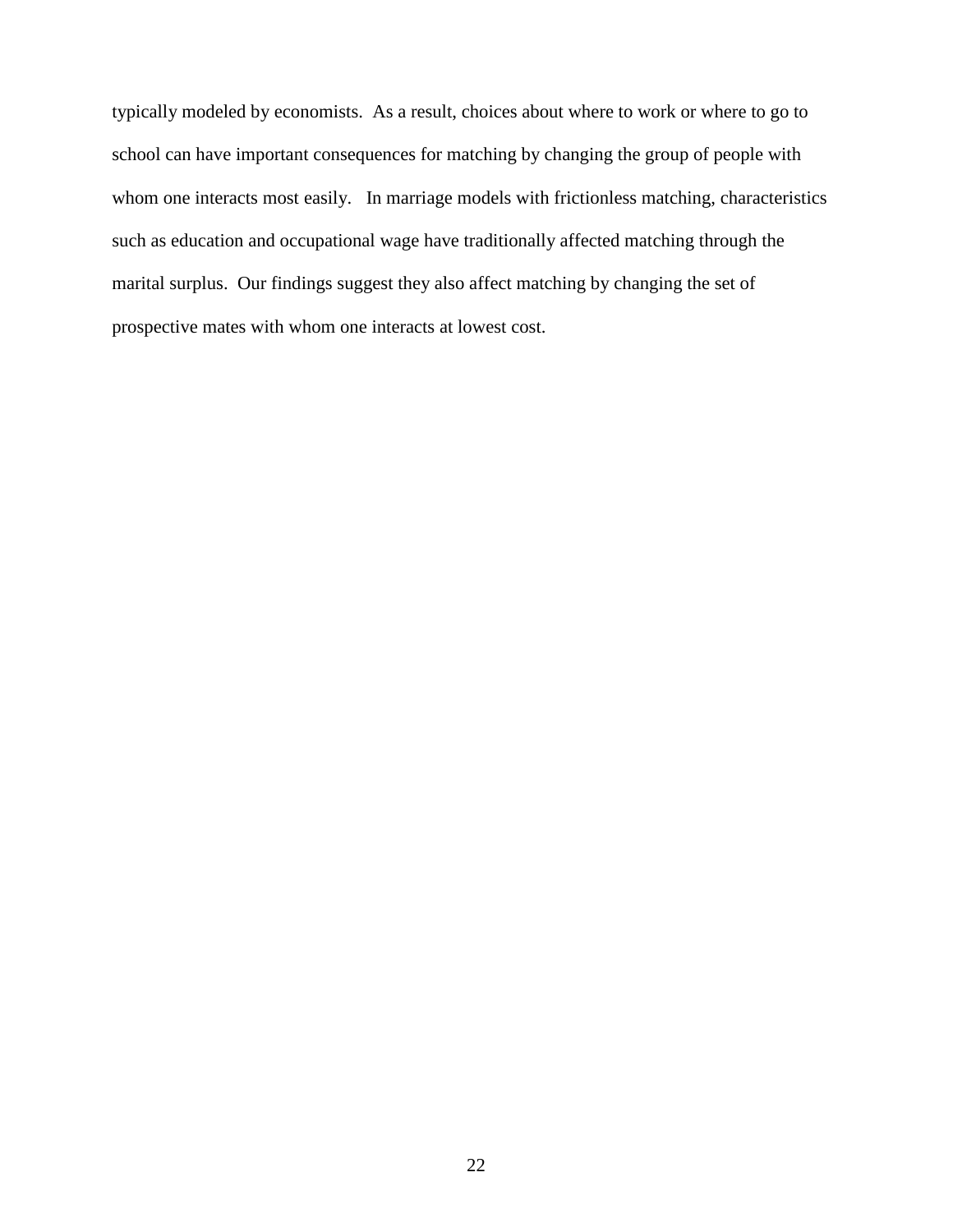#### **References**

- Abramitzky, Ran, Adeline Delavande and Luis Vasconcelos. 2011. "Marrying Up: the Role Of Sex Ratio in Assortative Matching." *American Economic Journal: Applied Economics* 3(3):124-56.
- Angrist, Josh. 2002. "How do sex ratios affect marriage and labor markets? Evidence from America's second generation." *Quarterly Journal of Economics*. 117(3) 997-1038.
- Belot, Michele and Marco Francesconi. 2013. "Dating Preferences and Meeting Opportunities in Mate Choice Decisions." Journal of Human Resources 48(2):474-508.
- Bloch, Francis and Harl Ryder. 2000. "Two-Sided Search, Marriage and Matchmakers." *International Economic Review* 41(1):93-115
- Burdett, Ken and Melvyn Coles. 1997. "Marriage and Class." Quarterly Journal of Economics 112(1): 141-68.
- Cameron, C.A., J.B Gelbach and D.L. Miller. 2011. "Robust Inference with Multi-way Clustering." *Journal of Business and Economic Statistics* 29(2) 238-49.
- Charles, Kerwin and Ming Luoh. 2010. "Male Incarceration, the Marriage Market, and Female Outcomes*." Review of Economics and Statistics* 92(3):614-27.
- Chiappori, Pierre-Andre, Bernard Fortin, Guy Lacroix. 2002. "Marriage Markets, Divorce ' Legislation and Household Labor Supply" *Journal of Political Economy* 110(1) 37-72.
- Chiappori, Pierre-Andre, Sonia Oreffice and Climent Quintana-Domeque. 2010. "Matching with a Handicap: The Case of Smoking in the Marriage Market." IZA Discussion Paper #5392.
- Chiappori, Pierre-Andre, Sonia Oreffice and Climent Quintana-Domeque. Forthcoming . "Fatter Attraction: Anthropometric and Socioeconomic Characteristics in the Marriage Market" *Journal of Political Economy*.
- Choo, Eugene and Aloysius Siow. 2006. "Who Marries Whom and Why" *Journal of Political Economy*. 114(1): 175-201.
- Fisman, Raymond, Sheena Iyengar, Emir Kamenica, and Itamar Simonson. 2006. "Gender Differences in Mate Selection: Evidence from a Speed Dating Experiment." *Quarterly Journal of Economics* 121(2): 673-97.
- Hitsch, Guner, Ali Hortascsu and Dan Ariely. 2010. "Matching and Sorting in Online Dating" American Economic Review 100(1): 130-63.

Hout, Michael. 1982 "The Association Between Husbands' and Wives' Occupations in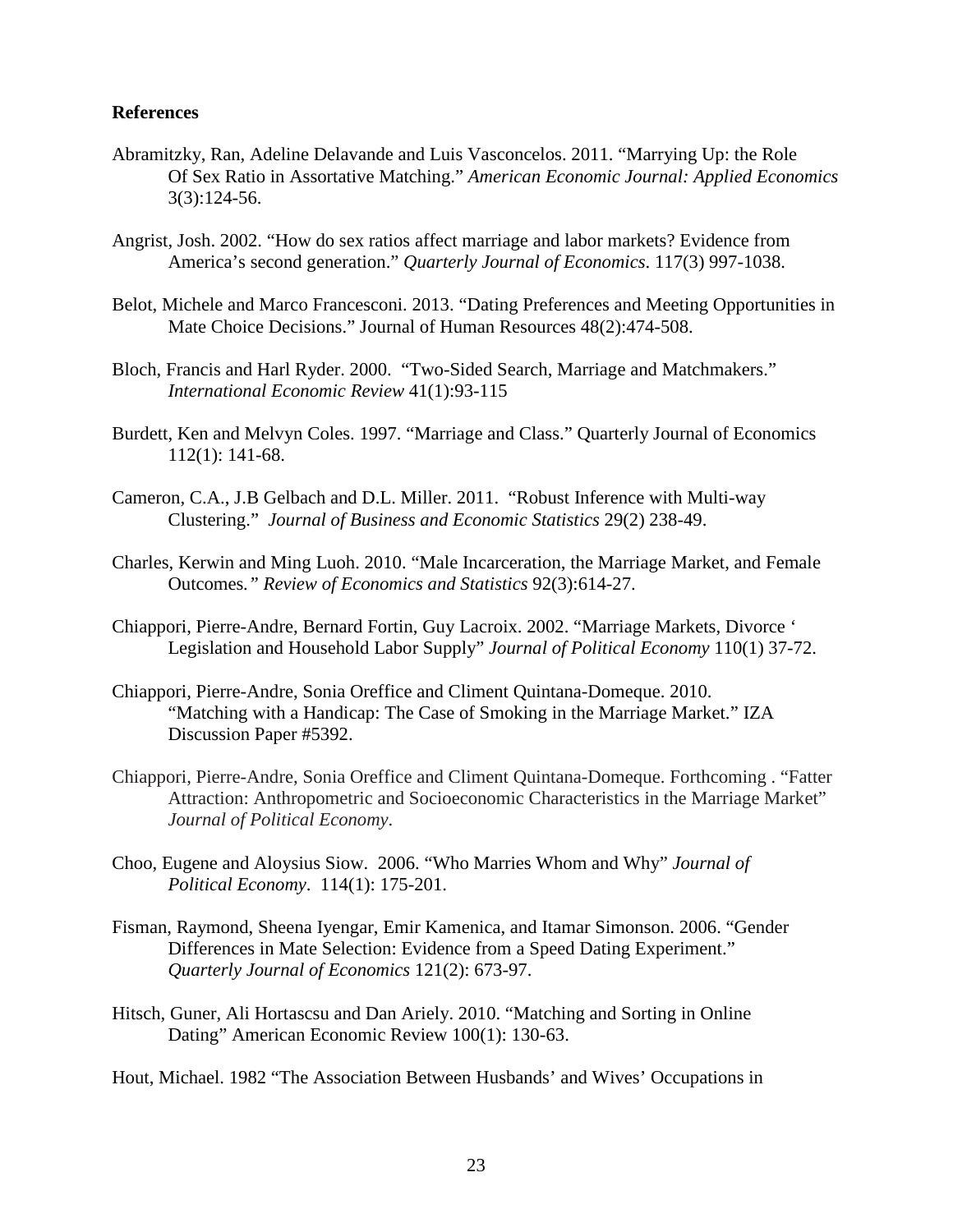Two-Earner Families."*American Journal of Sociology* 87 (September): 397-409.

- Jacquet, Nicholas and Serene Tan. 2007. "On the Segmentation of Markets." *Journal of Political Economy* 115(4) 639:64.
- Kalmijn, Matthijs. 1994. "Assortative Mating by cultural and economic occupational status" *American Journal of Sociology* 100:422-52.
- Kalmijn, Matthijs. 1998. "Intermarriage and Homogamy: Causes, Patterns, Trends." *American Review of Sociology* 24: 395-421.
- Kaufman, Katja, Matthias Messner and Alex Solis. 2013. "Returns to Elite Higher Education in the Marriage Market: Evidence from Chile" Bocconi University Working Paper #489.
- Lafortune, Jeanne. 2013. "Making Yourself Attractive: Pre-Marital Investments and Returns to Education in the Marriage Market." *American Economic Journal: Applied Economics* 5(2):151-78.
- Mansour, Hani and Terra McKinnish. 2014. "Who Marries Differently-Aged Spouses? Ability, Education, Occupation, Earnings and Appearance" *Review of Economics and Statistics*. 96(3) 577-80.
- McKinnish, Terra. 2007. "Sexually-Integrated Workplaces and Divorce: Another Form of Onthe-Job Search," *Journal of Human Resources,* 42(2): 331-352.
- Moen, Espen. 1997 "Competitive Search Equilibrium." *Journal of Political Economy* 105(2):385-411.
- Nielsen, Helena and Michael Svarer. 2009. "Educational Homogamy: How Much is Opportunity?" Journal of Human Resources 44(4): 1066-86.
- Oreffice, Sonia and Climent Quintana-Domeque. 2009. "Anthropometry and socioeconomics in ' the couple: evidence from the PSID." FEDEA wp#2009-22.

Smith, Lones. 2006. "The Marriage Model with Search Frictions," Journal of Political Economy, Vol. 114(6):1124-1144.

- Svarer, Michael. 2007. "Working Late: Do Workplace Sex Ratios Affect Partnership Formation and Dissolution?" *Journal of Human Resources* 42(3) 583-595.
- Weitzman, Martin. 1979. "Optimal Search for the Best Alternative." *Econometrica* 47(3):641-54.
- Wong, Linda. 2003. "Why do only 5.5% of black men marry white women?" International Economic Review 44(3) 803-26.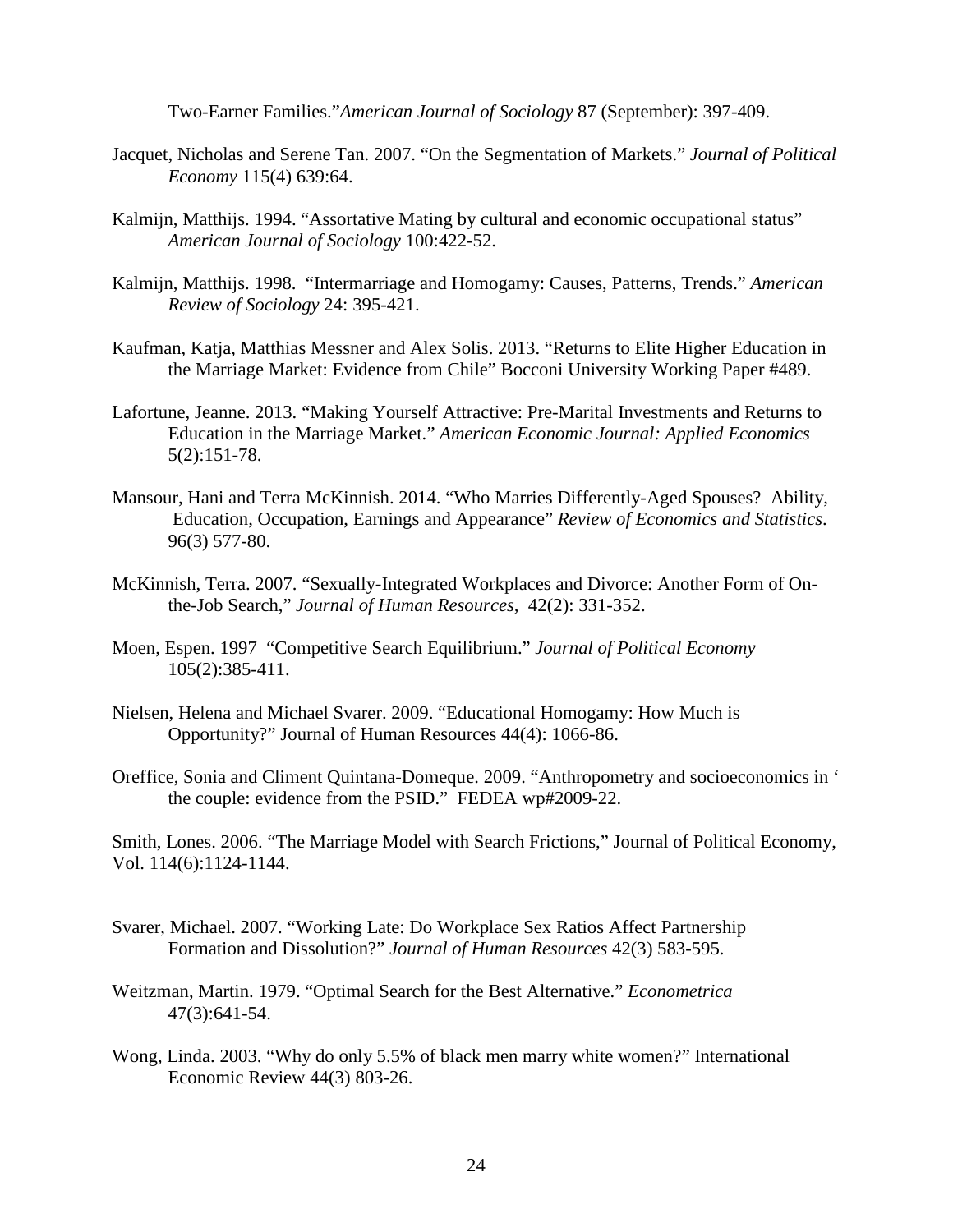| ÷<br>Occupation                                   | Sample<br>size <sup>(a)</sup> | $\%$<br>Female <sup>(a)</sup> | % Married Females<br>w/ same occupation<br>husbands <sup>(b)</sup> | % Married Males<br>w/ same occupation<br>wives <sup>(b)</sup> |
|---------------------------------------------------|-------------------------------|-------------------------------|--------------------------------------------------------------------|---------------------------------------------------------------|
| Vehicle/Mobile Equipment Mechanics                | 72,021                        | 0.02                          | 0.19                                                               | 0.00                                                          |
| <b>Extractive Occupations</b>                     | 6,969                         | 0.02                          | 0.30                                                               | 0.00                                                          |
| Material Moving Equipment Operators               | 18,389                        | 0.03                          | 0.11                                                               | 0.00                                                          |
| <b>Construction Trades, Except Supervisors</b>    | 160,570                       | 0.03                          | 0.36                                                               | 0.01                                                          |
| Supervisors, Construction Occupations             | 31,560                        | 0.03                          | 0.10                                                               | 0.00                                                          |
| Helpers, Construction and Extractive              | 64,338                        | 0.04                          | 0.19                                                               | 0.01                                                          |
| Fire fighting and Fire Prevention                 | 12,624                        | 0.05                          | 0.35                                                               | 0.02                                                          |
| <b>Water Transportation Occupations</b>           | 2,252                         | 0.05                          | 0.08                                                               | 0.00                                                          |
| Plant and System Operators                        | 8,520                         | 0.05                          | 0.06                                                               | 0.00                                                          |
| <b>Precision Metal Working Occupations</b>        | 15,484                        | 0.06                          | 0.12                                                               | 0.01                                                          |
| Miscellaneous Mechanics and Repairers             | 30,498                        | 0.06                          | 0.06                                                               | 0.00                                                          |
| Rail Transportation Occupations                   | 3,558                         | 0.07                          | 0.53                                                               | 0.03                                                          |
| Fishers, Hunters, and Trappers                    | 1,606                         | 0.07                          | 0.40                                                               | 0.02                                                          |
| Electrical/Electronic Equip. Repairers            | 35,006                        | 0.07                          | 0.13                                                               | 0.01                                                          |
| Supervisors of mechanics and repairers            | 9,191                         | 0.08                          | 0.05                                                               | 0.00                                                          |
| <b>Forestry and Logging Occupations</b>           | 5,787                         | 0.09                          | 0.09                                                               | 0.01                                                          |
| <b>Precision Woodworking Occupations</b>          | 2,644                         | 0.10                          | 0.04                                                               | $\overline{0.01}$                                             |
| <b>Motor Vehicle Operators</b>                    | 147,641                       | 0.13                          | 0.27                                                               | 0.03                                                          |
| Military                                          | 35,831                        | 0.14                          | 0.53                                                               | 0.09                                                          |
| Engineers                                         | 57,214                        | 0.15                          | 0.29                                                               | 0.06                                                          |
| Farm Operators and Managers                       | 22,582                        | 0.17                          | 0.38                                                               | 0.06                                                          |
| <b>Metal/Plastic Processing Machine Operators</b> | 2,445                         | 0.18                          | 0.03                                                               | 0.01                                                          |
| <b>Metal/Plastic Working Machine Operators</b>    | 6,125                         | 0.18                          | 0.06                                                               | 0.01                                                          |
| <b>Related Agricultural Occupations</b>           | 51,567                        | 0.18                          | 0.12                                                               | 0.03                                                          |
| Production supervisors or foremen                 | 30,832                        | 0.20                          | 0.07                                                               | 0.02                                                          |
| Police and Detectives                             | 51,202                        | 0.22                          | 0.40                                                               | 0.09                                                          |
| <b>Woodworking Machine Operators</b>              | 16,130                        | 0.23                          | 0.13                                                               | 0.04                                                          |
| <b>Printing Machine Operators</b>                 | 8,235                         | 0.26                          | 0.08                                                               | 0.03                                                          |
| Engineering /Technologists and Technicians        | 30,662                        | 0.26                          | 0.06                                                               | 0.02                                                          |
| Freight, Stock, and Material Handlers             | 96,667                        | 0.27                          | 0.12                                                               | 0.04                                                          |
| Farm Occupations, Except Managerial               | 27,906                        | 0.27                          | 0.29                                                               | 0.13                                                          |
| Supervisors of guards                             | 2,561                         | 0.29                          | 0.07                                                               | 0.02                                                          |
| Fabricators, Assemblers, and Hand Working         | 59,668                        | 0.29                          | 0.17                                                               | 0.06                                                          |
| Guards                                            | 29,657                        | 0.31                          | 0.09                                                               | 0.03                                                          |
| Machine Operators, Assorted Materials             | 70,146                        | 0.32                          | 0.13                                                               | 0.05                                                          |
| Architects                                        | 5,967                         | 0.32                          | 0.13                                                               | 0.08                                                          |
| Mathematical and Computer Scientists              | 75,328                        | 0.32                          | 0.13                                                               | 0.05                                                          |
| Cleaning/Building Service, Except Households      | 79,465                        | 0.34                          | 0.12                                                               | 0.05                                                          |
| <b>Science Technicians</b>                        | 2,882                         | 0.35                          | 0.03                                                               | 0.02                                                          |

Table 1: Fraction Female and Same-Occupation Matching by Occupation Category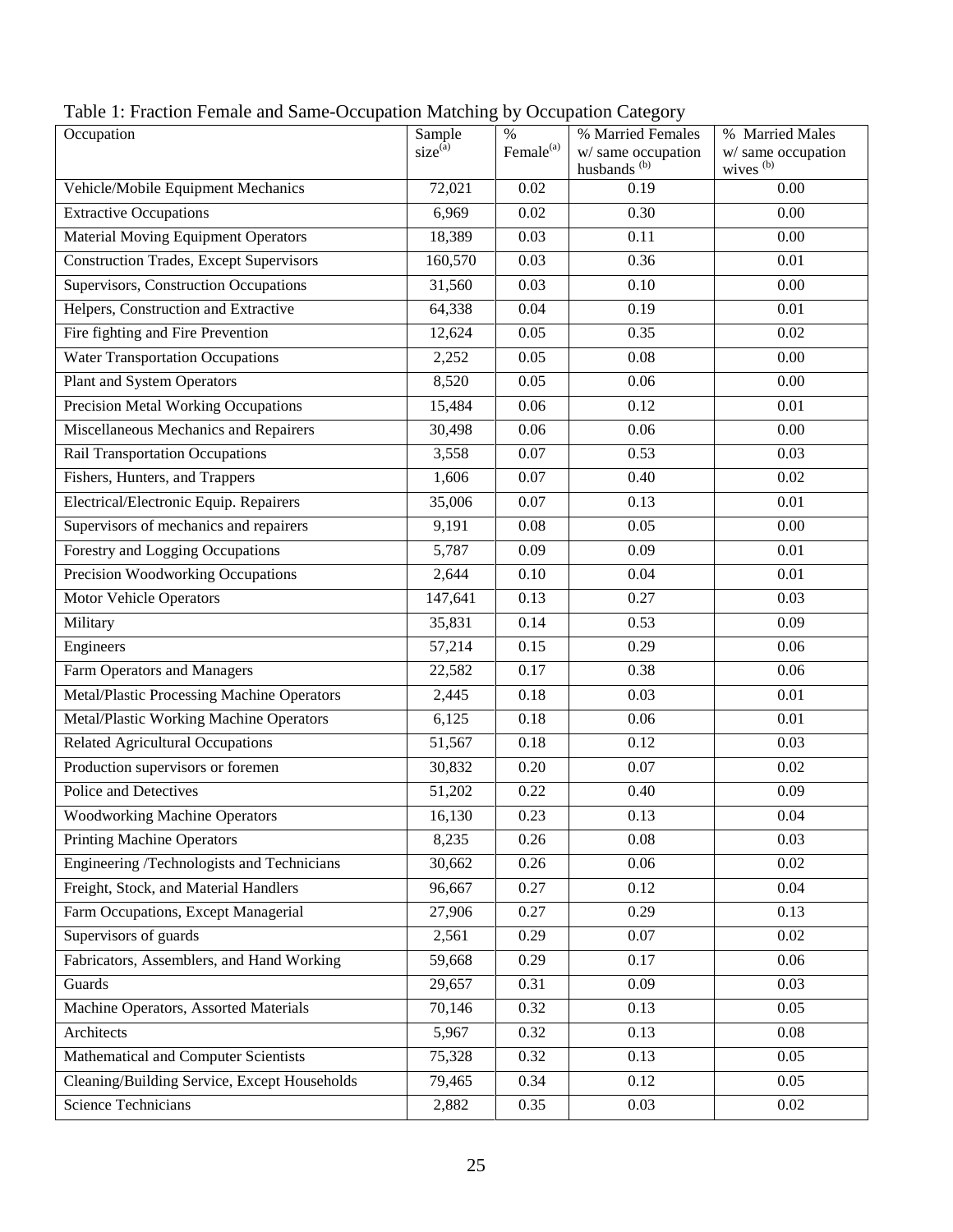| Technicians, Except Health/Engineering/Science      | 77,440  | 0.37 | 0.16              | 0.09              |
|-----------------------------------------------------|---------|------|-------------------|-------------------|
| Mail and Message Distributing Occupations           | 26,014  | 0.39 | 0.12              | 0.06              |
| <b>Health Diagnosing Occupations</b>                | 36,483  | 0.41 | 0.27              | 0.24              |
| Lawyers and Judges                                  | 32,710  | 0.42 | 0.25              | 0.21              |
| Production Inspectors/Testers/Samplers/Weighers     | 24,627  | 0.42 | 0.04              | 0.02              |
| Material Recording/Scheduling/Distributing Clerks   | 91,267  | 0.42 | 0.06              | 0.04              |
| <b>Natural Scientists</b>                           | 22,420  | 0.43 | 0.17              | 0.14              |
| Executive, Administrative, and Managerial           | 417,549 | 0.43 | 0.20              | 0.17              |
| Supervisors and proprietors of sales jobs           | 133,441 | 0.43 | 0.11              | $\overline{0.08}$ |
| Precision Food Production Occupations               | 15,820  | 0.44 | 0.08              | 0.06              |
| Sales Reps, Finance and Business Services           | 58,690  | 0.50 | 0.09              | 0.08              |
| Computer and peripheral equipment operators         | 4,053   | 0.51 | 0.03              | 0.03              |
| Writers, Artists, Entertainers, and Athletes        | 80,602  | 0.51 | 0.13              | 0.14              |
| Teachers, Postsecondary                             | 41,408  | 0.53 | 0.21              | 0.23              |
| Sales Representatives, Commodities                  | 265,042 | 0.56 | 0.09              | 0.11              |
| Duplicating/Mail/Other Office Machine Operators     | 3,758   | 0.57 | 0.04              | 0.05              |
| Precision Textile, Apparel, and Furnishings Machine | 3,517   | 0.57 | 0.02              | 0.02              |
| <b>Management Related Occupations</b>               | 195,372 | 0.59 | 0.11              | 0.15              |
| Food Preparation and Service Occupations            | 201,458 | 0.59 | 0.12              | 0.21              |
| Social Scientists and Urban Planners                | 15,505  | 0.62 | 0.05              | 0.09              |
| Social, Recreation, and Religious Workers           | 52,580  | 0.64 | 0.05              | 0.12              |
| Office supervisors                                  | 47,407  | 0.66 | 0.02              | 0.03              |
| Textile, Apparel, and Furnishings Machine           | 16,285  | 0.68 | 0.06              | 0.11              |
| Adjusters and Investigators                         | 102,032 | 0.72 | 0.05              | 0.13              |
| Precision Workers, Assorted Mate                    | 23,012  | 0.74 | $0.02\,$          | 0.07              |
| Sales demonstrators / promoters / models            | 1,609   | 0.74 | 0.02              | 0.10              |
| <b>Health Technologists and Technicians</b>         | 64,998  | 0.78 | $\overline{0.04}$ | 0.13              |
| <b>Communications Equipment Operators</b>           | 2,837   | 0.78 | 0.01              | 0.03              |
| Records Processing Occupations, Except Financial    | 24,495  | 0.78 | 0.01              | 0.05              |
| Therapists                                          | 30,751  | 0.80 | 0.05              | 0.20              |
| Librarians, Archivists, and Curators                | 6,582   | 0.80 | 0.02              | 0.06              |
| Teachers, Except Postsecondary                      | 267,587 | 0.80 | 0.11              | 0.38              |
| <b>Personal Service Occupations</b>                 | 119,831 | 0.81 | 0.03              | 0.17              |
| Miscellaneous Administrative Support Occupations    | 85,477  | 0.83 | 0.01              | 0.07              |
| <b>Information Clerks</b>                           | 52,332  | 0.85 | 0.01              | 0.07              |
| <b>Health Assessment and Treating Occupations</b>   | 104,270 | 0.89 | 0.05              | 0.35              |
| <b>Health Service Occupations</b>                   | 131,585 | 0.89 | 0.03              | 0.21              |
| <b>Financial Records Processing Occupations</b>     | 66,664  | 0.90 | 0.01              | 0.04              |
| Private Household Occupations                       | 45,295  | 0.90 | 0.03              | 0.31              |
| Secretaries, Stenographers, and Typists             | 130,640 | 0.96 | $0.00\,$          | 0.10              |

(a) Sample of men and women aged 22-55 who reported an occupation in the 2008-2001 ACS.

(b) Sample of married women (or men) aged 22-55 who reported an occupation in the 2008-2001 ACS.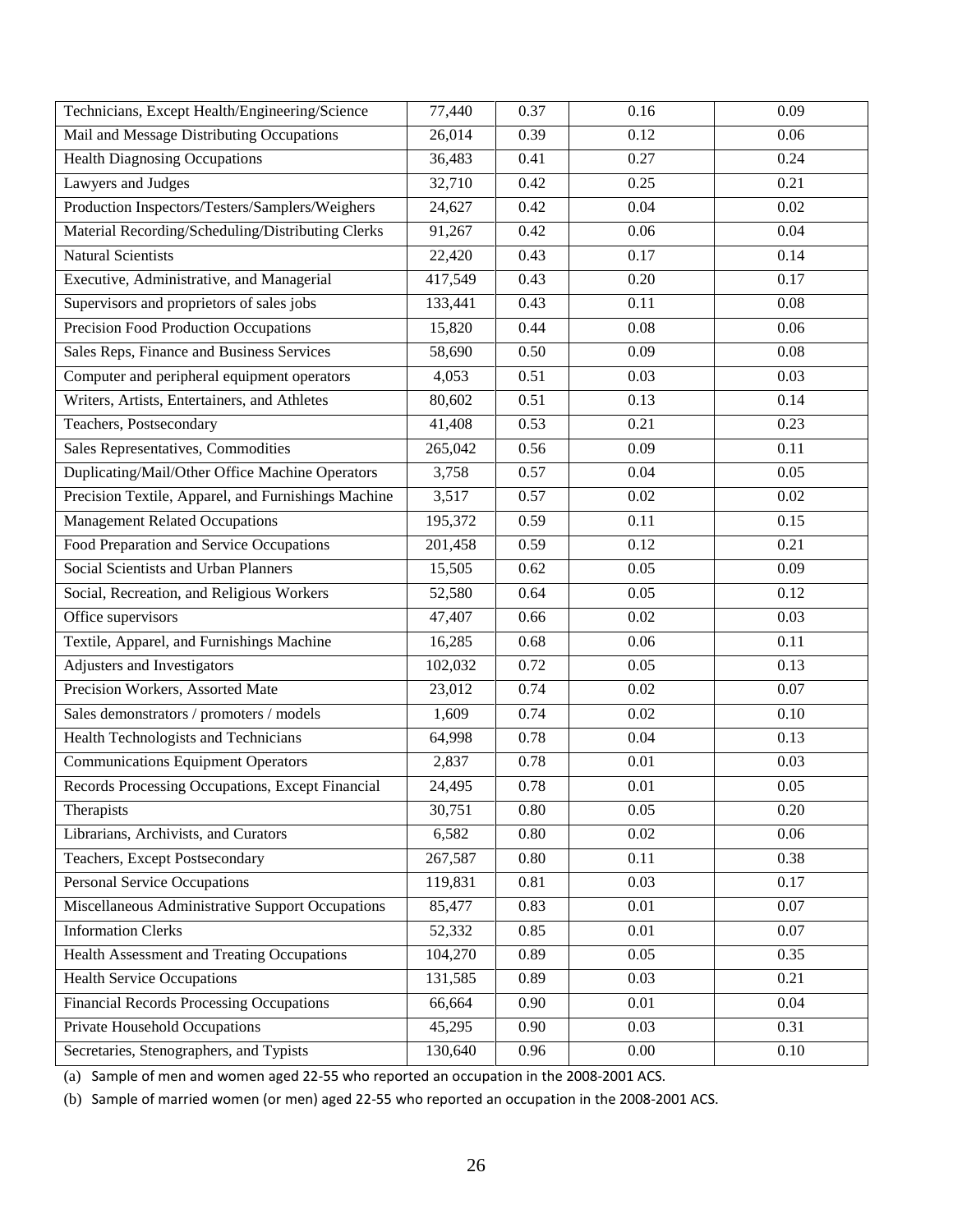Table 2: Occupation matching by occupation sex composition

|                                      | <b>Full Sample</b> | Wives with<br>College | Wives $w$ /0<br>College |
|--------------------------------------|--------------------|-----------------------|-------------------------|
| % Male in wife's occupation          | $0.159***$         | $0.165***$            | $0.152***$              |
|                                      | (0.029)            | (0.041)               | (0.023)                 |
| % Female in husband's occupation     | $0.074**$          | 0.060                 | $0.125***$              |
|                                      | (0.030)            | (0.039)               | (0.009)                 |
| Male share in wife's occupation      | 0.760              | 0.740                 | $0.860***$              |
|                                      | (0.679)            | (0.762)               | (0.330)                 |
| Female share in husband's occupation | $2.24***$          | $2.65***$             | 0.456                   |
|                                      | (0.578)            | (0.649)               | (0.431)                 |
| N                                    | 83,792             | 50,161                | 33,631                  |

Notes: Sample of married couples in the 2008-2011 ACS in their first marriage, married less than 5 years, between ages of 22 and 45, with a white native-born wife. Dependent variable equals 1 if couple shares same occupation. Table reports results from equation (1). Standard errors (in parentheses) 2-way clustered by wife's occupation and husband's occupation using Cameron, Gelbach and Miller (2011). \*\*\*  $p<0.01$ , \*\*  $p<0.05$ , \*  $p<0.1$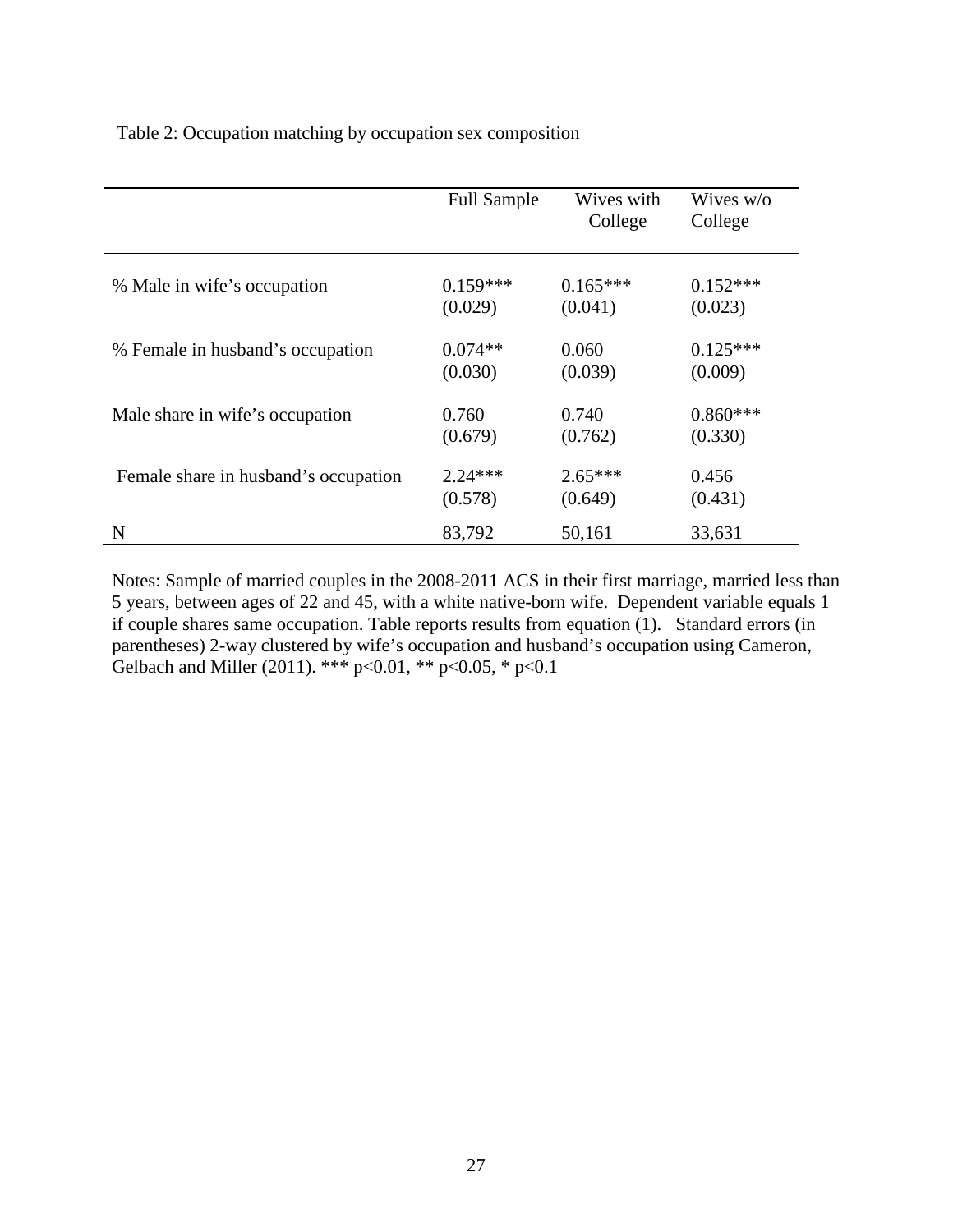Table 3: Husband's wage by occupation matching with wife

|                                           | Husband's<br>Wage   | Log(Husb's)<br>Wage) | Husb's Wage/<br>Wife's Wage | Log Wage<br>Ratio     |
|-------------------------------------------|---------------------|----------------------|-----------------------------|-----------------------|
| A. Full Sample                            |                     |                      |                             |                       |
| Same occupation * % Male in<br>occupation | $-2.70**$<br>(1.10) | $-0.071*$<br>(0.038) | $-0.178$<br>(0.144)         | $-0.094**$<br>(0.041) |
| N                                         | 62,636              | 62,636               | 62,636                      | 62,636                |
| B. Wives with College                     |                     |                      |                             |                       |
| Same occupation * % Male in<br>occupation | $-2.24*$<br>(1.25)  | $-0.030$<br>(0.053)  | $-0.040$<br>(0.178)         | $-0.030$<br>(0.045)   |
| N                                         | 40,339              | 40,339               | 40,339                      | 40,339                |
| C. Wives w/o College                      |                     |                      |                             |                       |
| Same occupation * % Male in<br>occupation | $-3.12$<br>(2.99)   | $-0.081$<br>(0.074)  | $-0.229$<br>(0.255)         | $-0.130$<br>(0.092)   |
| N                                         | 22,297              | 22,297               | 22,297                      | 22,297                |

Notes: Sample described in notes of Tables 2. Observations excluded if husband's or wife's wage is less than 1 or greater than 500. Table reports estimates from equation (2). Standard errors (in parentheses) clustered by wife's occupation. \*\*\* p<0.01, \*\* p<0.05, \* p<0.1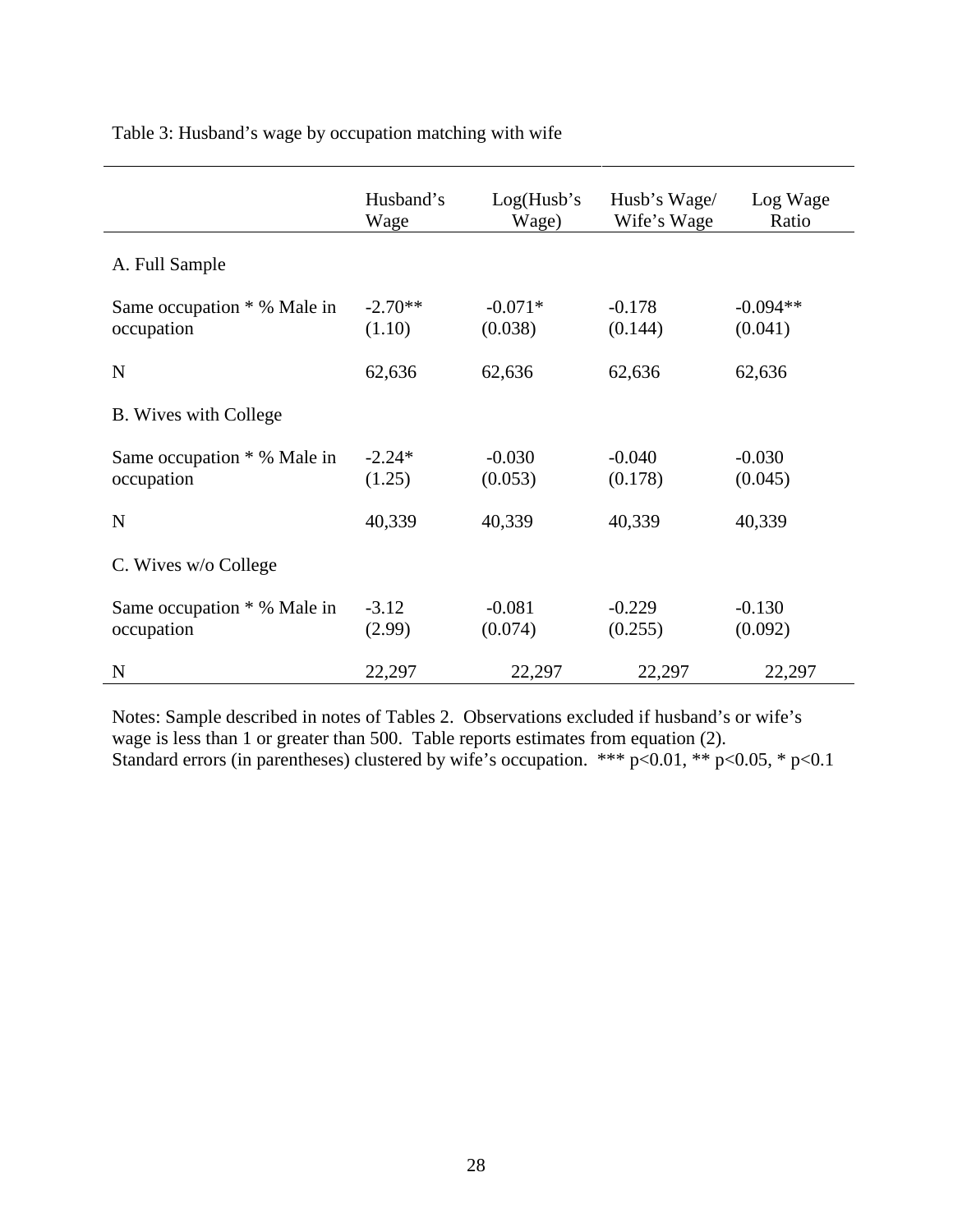Table 4: Interaction with Workplace Communication

|                            | (1)<br>Husband's<br>Wage | (2)<br>Log(Husb's)<br>Wage) | (3)<br>Wage Ratio | (4)<br>Log(Wage)<br>Ratio) |
|----------------------------|--------------------------|-----------------------------|-------------------|----------------------------|
| Same occupation * % Male   | $20.43**$                | 0.372                       | $1.92*$           | $-0.153$                   |
|                            | (8.03)                   | (0.354)                     | (1.09)            | (0.393)                    |
| Same occupation * % Male * | $-5.45***$               | $-0.111$                    | $-0.416*$         | 0.007                      |
| Workplace communication    | (1.91)                   | (0.077)                     | (0.239)           | (0.086)                    |
| N                          | 44,038                   | 44,038                      | 44,038            | 44,038                     |

Notes: Sample described in notes of Tables 2. Table reports estimates from equation (3). Workplace communication is an occupation-level index ranging from 0 to 7 measuring degree of communication with supervisors, co-workers and supervisors. Standard errors (in parentheses) clustered by wife's occupation. \*\*\* p<0.01, \*\* p<0.05, \* p<0.1